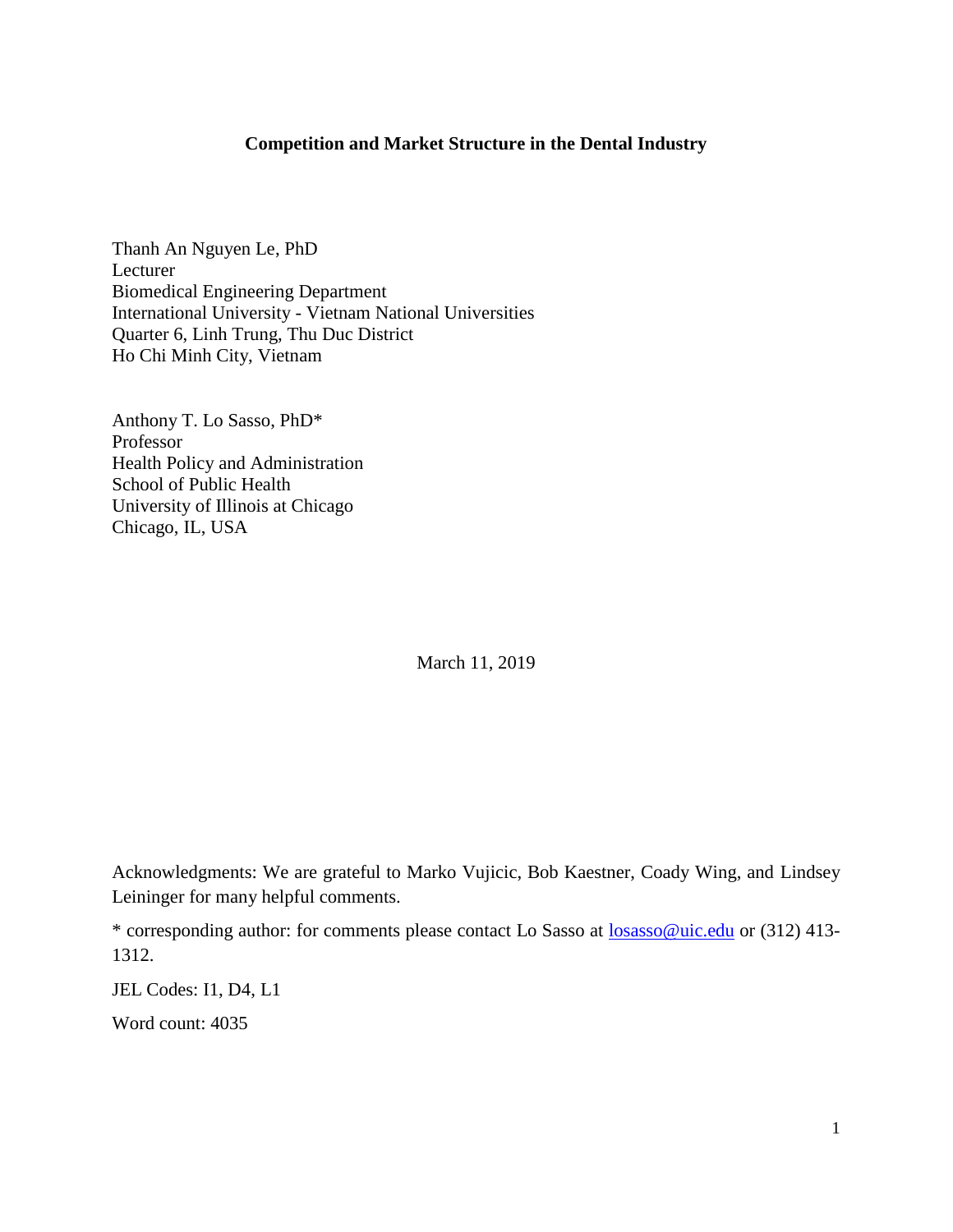#### **Competition and Market Structure in the Dental Industry**

#### **Abstract**

We use Survey of Dental Practice data from 1982-2012 to examine market power of dentists and hygienists in private practice. Our findings are consistent with a dental market wherein practices use hygienist services as a "loss leader" in order to steer patients into more lucrative dental services, which exhibit the ability to markup price above marginal cost. Both dental and hygienist services have similar elasticities of demand, at roughly -0.4. Another theme that emerged from our findings is the evidence for significant economies of scale in the dental market. The overall returns to scale parameter of 2.1 suggests significant increasing returns to scale are available to the typical dental practice. Given that the typical practice has 1.5 dentists, the finding is not surprising. While returns to scale diminishes with visit volume, the largest quartile of practices still has meaningful increasing returns to scale of roughly 1.6.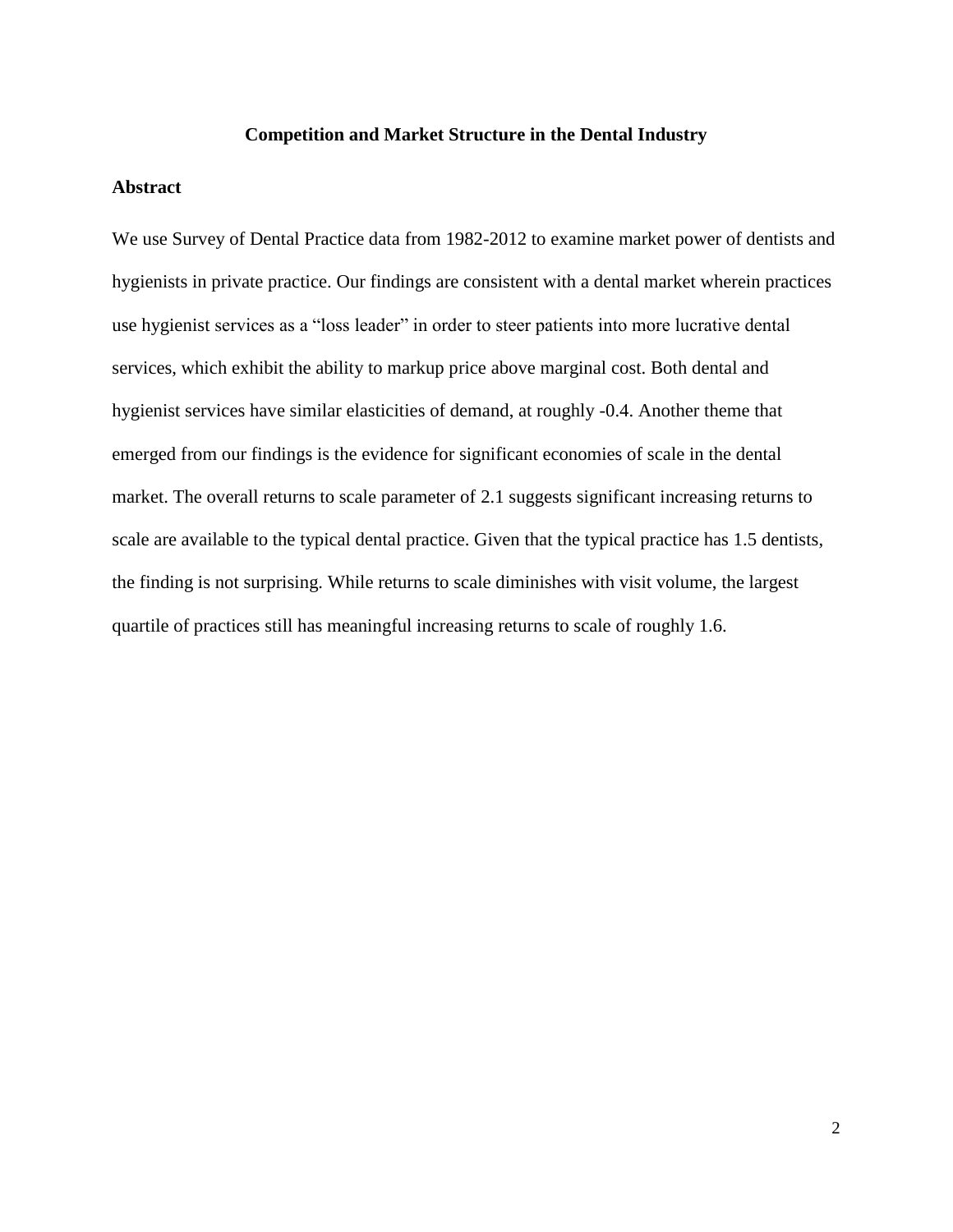#### **I. Introduction**

In the United States dental care is mainly provided by dentists in private solo practice. Thus, at least on the surface, a large number of small providers could suggest a highly competitive market. However, given third-party payment as well as professional regulations, the competitiveness of the dental care market is unclear. It has long been known that dentistry in the U.S. is an internally well-organized industry in which dentists are operating in a strongly regulated environment but professional regulations are mostly made by market participants (Lipscomb and Douglass 1982). Local and state dental societies often influence local and state regulations, and ultimately impact national policy under which dentists practice their profession. Lipscomb and Douglass (1982) concluded that "the professional structure has reinforced dentistry's leverage over governmental legislation and regulations affecting the profession thereby influence the market of dental care." Such an environment could give dental practices the ability to exploit some degree of market power.

A recent 2015 judgment against the North Carolina State Board of Dental Examiners is indicative of the complex regulatory issues in dental care markets. The NC Board which is made up of six elected dentists, one hygienist and one consumer member was accused of violating antitrust laws for excluding non-dentists from the teeth-whitening services market. The main question of the case was whether a state agency involving market participants is exempt from antitrust laws. The Supreme Court decided that a state regulatory board operated by market participants is subject to federal antitrust laws unless having active state supervision (Supreme Court of the United States 2015). The Court's decision will affect state regulatory boards and could particularly change the legal environment of dental practice and dental care market. Thus, studying the competitive landscape and market structure of the dental care market is policy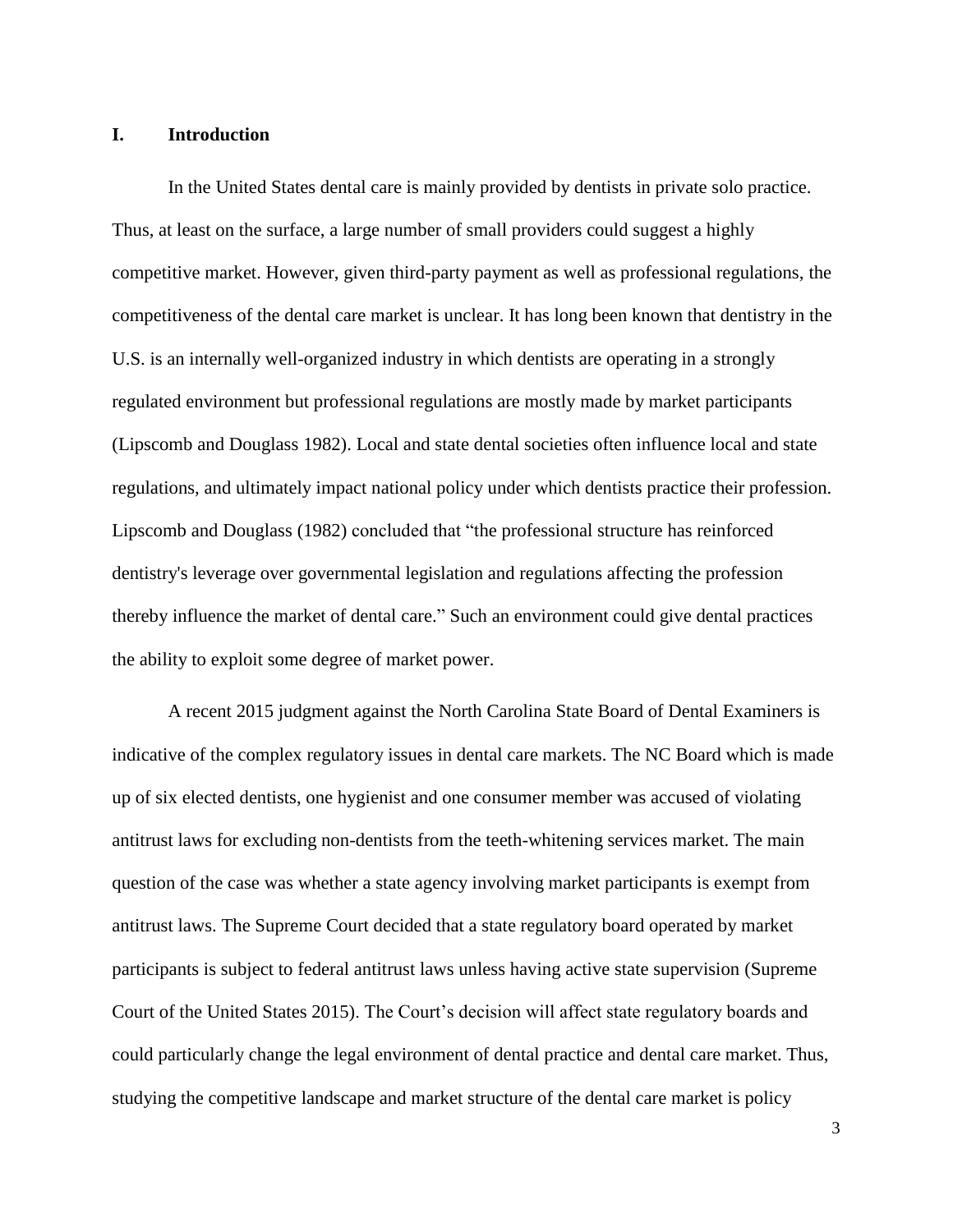relevant. Furthermore, understanding the degree of competition, which in turn affects pricing behaviors in dental care market, is important for public welfare and reimbursement policy.

In medicine, there is a rich literature with the objective of characterizing the market structure of hospitals and physicians. In some studies, researchers directly measure the degree of competition using measures of market concentration such as the Hirschman-Herfindahl Index (HHI) (Farley, 1985; Zwanziger & Melnick, 1988; Gruber, 1994; Kessler & McClellan, 2000) or the function of some structural variables such as provider density, population density, market size, or entry barriers (Joskow, 1980; Robinson & Luft, 1985; Wilson & Jadlow, 1982; Gruber, 1994). In other studies, researchers infer the market structure by giving evidence of competitive or anticompetitive conduct such as barriers to entry (Kessel 1970; Rayack 1967), advertising bans (Feldman and Begun 1978; Hass-Wilson 1986), or pricing behavior (Kessel 1958; McCarthy 1985; Gunning and Sickles 2013). Measurement of competition is useful to study its effect on prices, quality of care, and health outcomes, as well as to examining the determinants of market characteristics such as antitrust work (Baker 2001).

Empirical studies examining the structure of the dental care market are surprisingly sparse and dated. Most studies of the dental care market focused on estimating price elasticity of demand or supply, rather than identifying market structure or measuring the degree of competition. Since the 1970s, several estimates of the demand for dental care have been published by Feldstein (1973), Holtmann and Olsen (1976), Phelps and Newhouse (1973), and Maurizi (1975). However, they were criticized for methodological issues including lack of controls for price variation, environmental and personal characteristics, or under-identifying of demand curves (Manning and Phelps 1979). Later estimates of price and co-insurance elasticity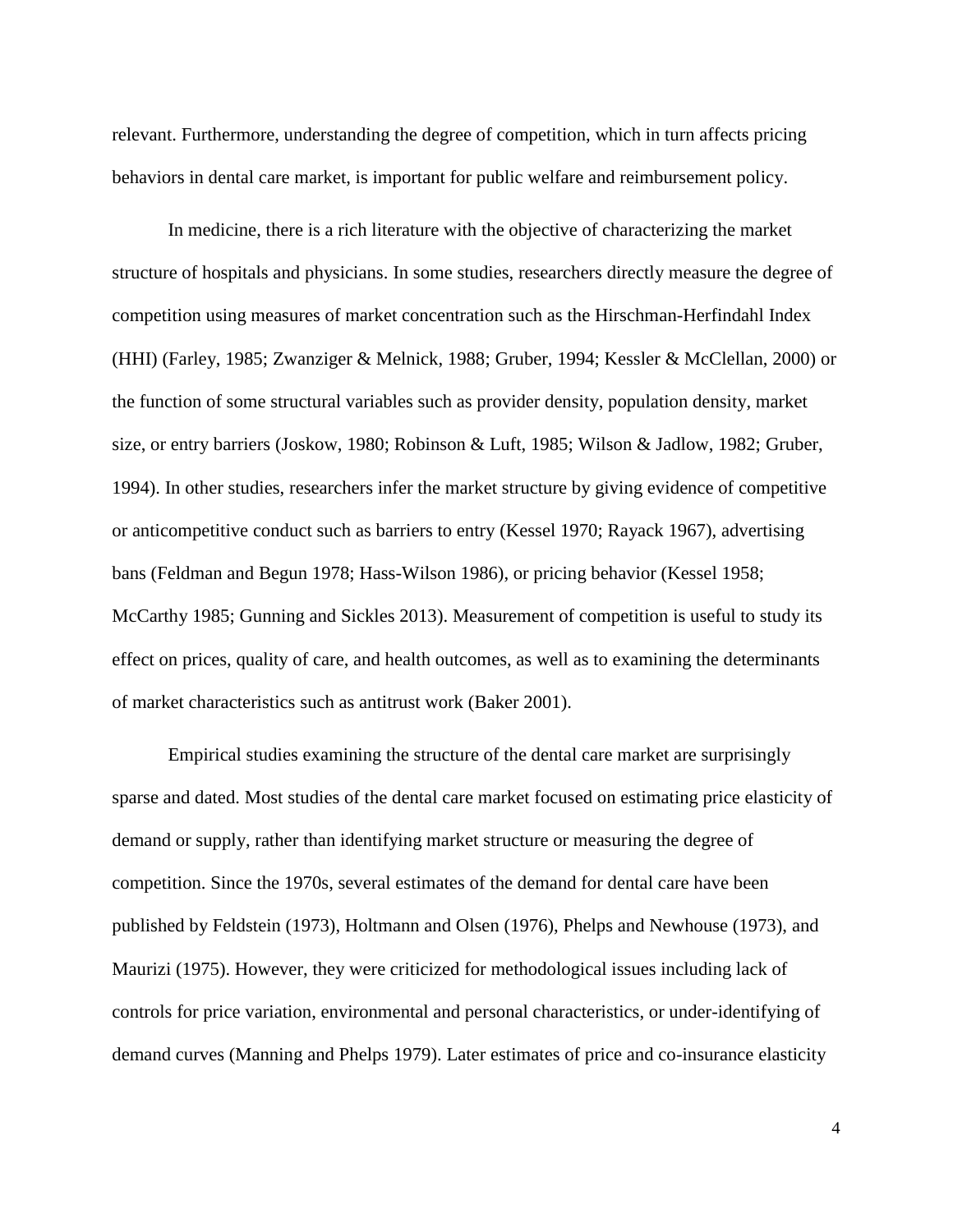of demand by Hu (1981) and Mueller and Monheit (1988) are also questioned due to small sample size and specification errors (Grembowski et al. 1988).

The number of studies on the supply side is even smaller and they provided mixed results. One study used a multi-equation supply and demand system and concluded dentists' behavior could be characterized as monopolistic (Kushman and Scheffler 1978), while in another paper using the marginal product and wage approach they found that dentists' behavior was consistent with competitive profit-maximizing (Kushman et al. 1978). As a result, Kushman (1981) suggested that there should be a model including some characteristics of both market structure extremes. The answer to the question of how competitive the dental care market is remains unclear based on the prior evidence. Additionally, most studies used cross-sectional data from decades ago. Hence there is a need for research on the structure of dental care market using more recent data. As data on market shares of dental practices are unavailable, we cannot directly measure competition using HHI or practice density. Instead, we characterize the market structure by estimating the market power of dental practices in pricing in relative to their marginal costs. The method is from Bresnahan (1989) and will be described in the next section. The research objective is to estimate the amount of market power in the private dental practice market, as well as the extent of any economies of scale in the provision of dental services. The use of the repeat cross-section data allows for describing trends over a three-decade period.

### **II. Theoretical Model**

Economic theory predicts that profit-maximization in a competitive market with costless entry and exit implies cost-minimization. The equilibrium output level *y* is chosen such that the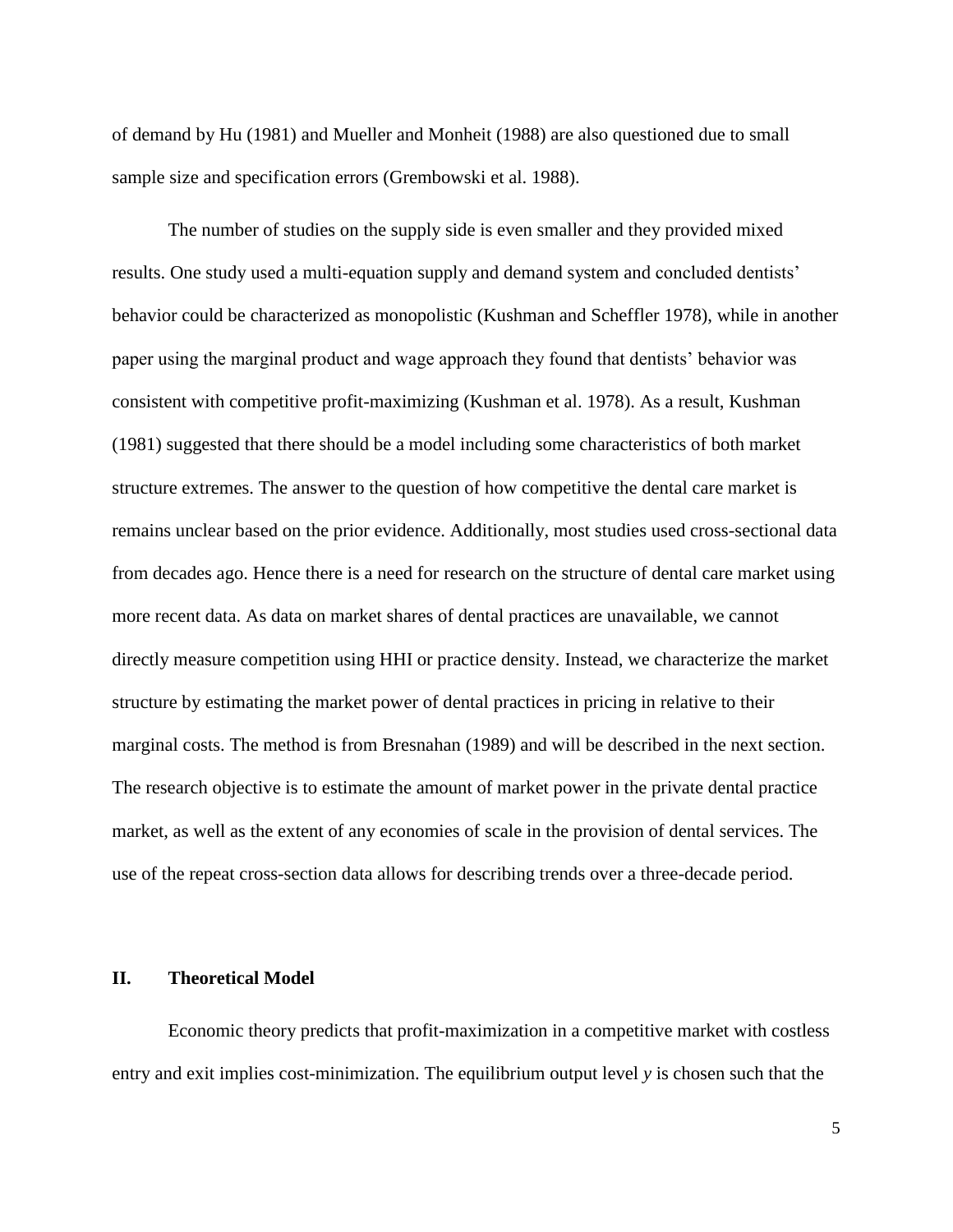marginal revenue equals the marginal cost. In the perfectly competitive market, firms are pricetakers that produce at the output level *y* such that the marginal cost equals the equilibrium price. In non-perfectly competitive markets, the familiar Lerner index allows us to measure the extent of market power (Lerner 1934):  $(P - MC)/P$ , which can be rewritten as  $1/|e_D|$ , where  $e_D$ represents the elasticity of demand. The index implies that the extent to which a monopolist sets the price above the marginal cost depends on the inverse of the price elasticity of demand. Firms in markets between the two extremes, perfect competition and monopoly, also have some market power to set the price above the marginal cost. If the market is highly inelastic, a small increase in price would not significantly change the quantity demanded, which allows firms to markup more. The extent of the markup implies the degree of market competition and the elasticity of demand.

To characterize the market for dental services we use the theoretical framework as described in Bresnahan (1989) to measure market power, the ability of providers to markup price above marginal cost, given the elasticity of demand for dental care services. We define for private dental practice  $i$  with quantity of output  $y_i$  the cost function and resulting marginal cost function as:

$$
C_i = C(y_i, w_i, Z_i, \Gamma, \varepsilon_{ci})
$$

$$
MC_i = \partial C_i/\partial y_i = C_I(y_i, w_i, Z_i, \Gamma, \varepsilon_{ci})
$$
\n
$$
[2]
$$

where  $w_i$  is a vector of factor prices,  $Z_i$  are exogenous variables that shift cost,  $\Gamma$  are parameters to be estimated, and  $\varepsilon_{ci}$  is an idiosyncratic term.

The demand function is given by the derivative of the output function,  $y_i = D(P_i, X_i, \Lambda)$ , *εdi*) with respect to price: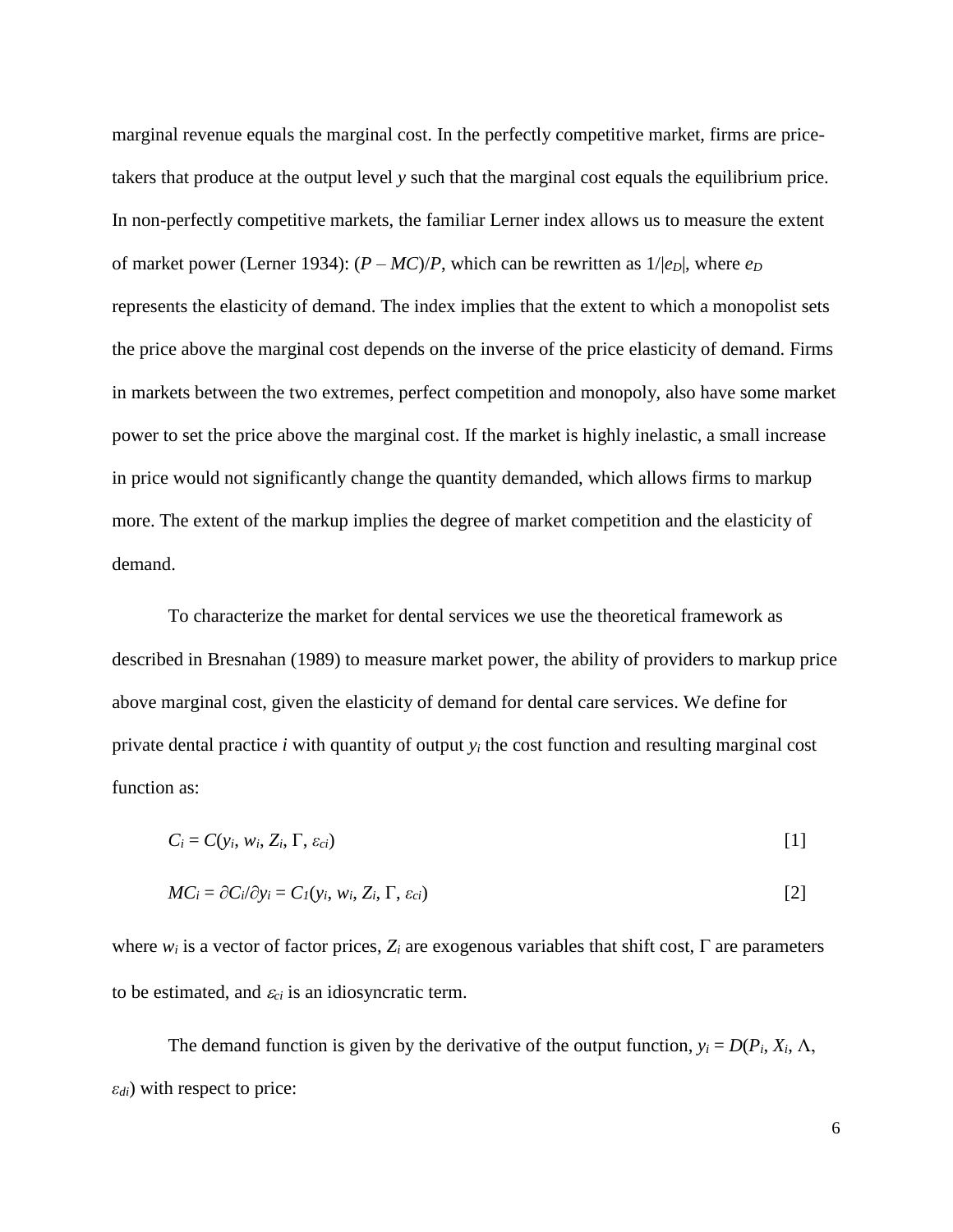$$
\partial y_i/\partial P_i = D_I(P_i, X_i, \Lambda, \varepsilon_{di}),
$$
\n<sup>(3)</sup>

where  $X_i$  are exogenous demand shifters,  $\Lambda$  are parameters to be estimated, and  $\varepsilon_{di}$  is the error term. The marginal revenue is:

$$
MR_i = P_i + y_i \theta \left( \frac{\partial C}{\partial y_i} \right) = P_i + \theta \left( y_i/D_i \right).
$$

Combining [2] and [4] we have the condition for profit-maximizing or cost-minimizing equilibrium:

$$
\theta = D_I (C_I - P_i) / y_i. \tag{5}
$$

Equation [5] illustrates the relationship between the marginal cost incurred by a firm and the price it sets. In perfect competition, price equals marginal cost and thus  $\theta = 0$ , and in familiar fashion in equation [4], marginal revenue equals price. The marginal revenue for a monopolist is  $MR = P + \gamma/D_1$  which implies  $\theta = 1$ . The parameter  $\theta$  is therefore an index of the market competition, measuring the ability of a firm to markup the price above the marginal cost, occurring in market structures departing from perfect competition. Obtaining a credible estimate of the parameter  $\theta$  for dental services is the primary purpose of our research. Returns to scale for multiple-output production can be computed using the modified formula developed by Panzar and Willig (1977): *SCALE* =  $C / \Sigma_{i=d,h} y_i (\partial C / \partial y_i)$ , where a value of greater than, less than, or equal to unity indicates increasing, decreasing, or constant returns to scale, respectively.

## **III. Empirical specification**

We estimate the market power index  $\theta$  in the dental care market by employing the common generalized translog production function (Christensen, Jorgenson, and Lau 1973;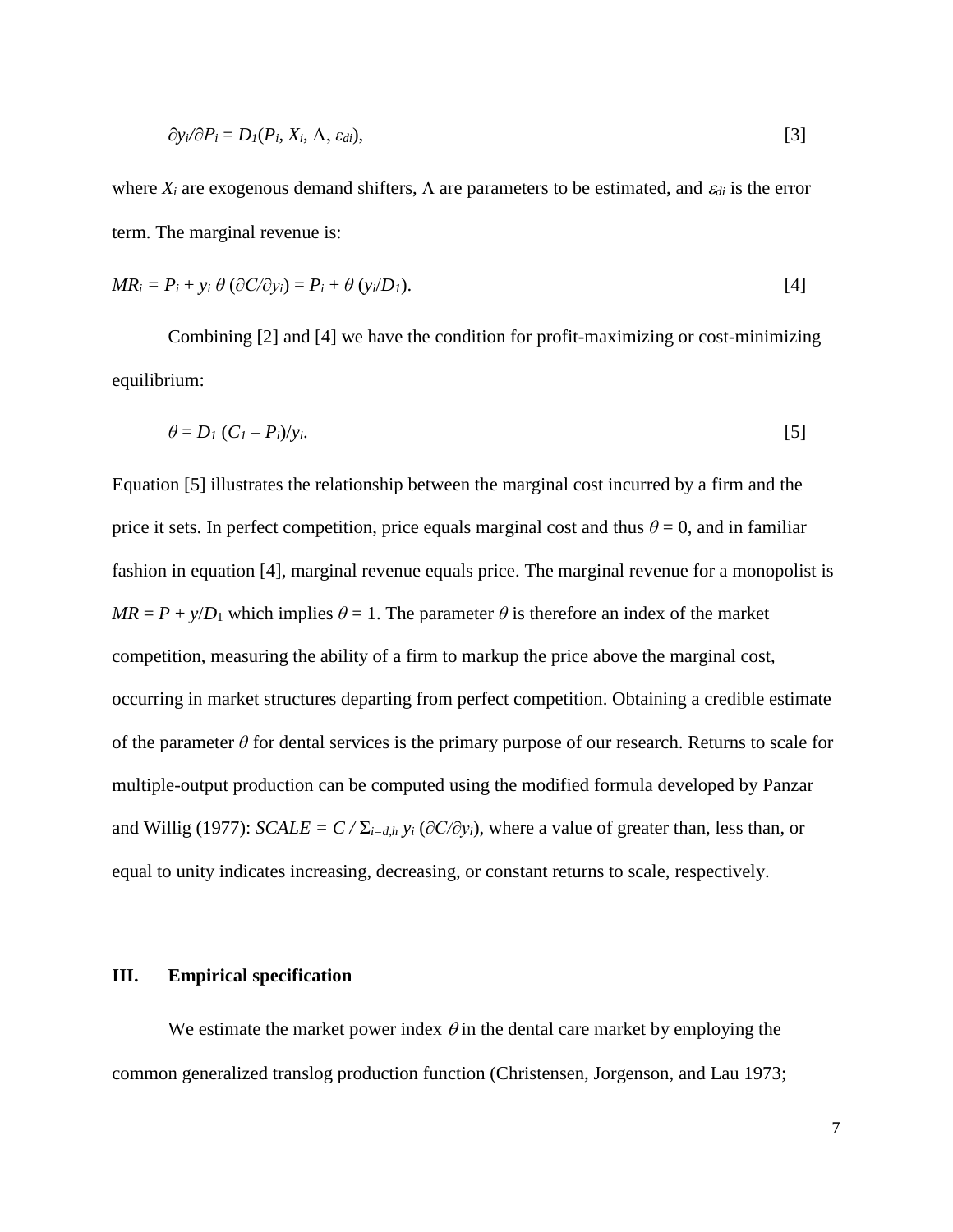Caves, Christensen, and Tretheway 1980). There are several advantages to the translog function. First is that it accommodates multi-product firms. For example, it has been commonly used in empirical healthcare work to estimate the costs of hospital and physician practice production with multiple outputs (Escarce and Pauly 1998 and Gunning and Sickles 2013). The two outputs in our context are dentist visits and hygienist visits. Second, the translog function imposes no *a priori* restrictions on factor substitution elasticities and allows us to measure economies of scale and scope in a multi-product firm. Third, the translog offers ease of interpretability of coefficients and has a manageable number of parameters to be estimated compared to alternatives. The translog cost function has the form:

$$
\ln C = \alpha_0 + \alpha_d \ln y_d + \alpha_h \ln y_h + .5 \beta_d (\ln y_d)^2 + .5 \beta_h (\ln y_h)^2 + \beta_{dh} \ln y_d \ln y_h + \sum_{j=1}^3 \beta_{dj} \ln y_d \ln w_j +
$$
  

$$
\sum_{j=1}^3 \beta_{hj} \ln y_h \ln w_j + \sum_{j=1}^3 \alpha_j \ln w_j + .5 \sum_{j,k=1}^3 \beta_{jk} \ln w_j \ln w_k + \Theta Z + \gamma T + \varepsilon_l,
$$
 [6]

where  $w_i$  are input factor prices including wage of dentists  $(w_1)$ , wage of hygienists  $(w_2)$ , and office price  $(w_3)$ , corresponding to the three inputs in our model, dentists, hygienists, and office space; *T* is a vector of year indicators; *Z* is a vector of non-input cost shifters including practice location (urban or rural area), corporate structure (incorporated or unincorporated), and an indicator of public program participation; and  $\varepsilon$  is the error term. From the cost function given by equation [6], we derive the marginal cost functions:

$$
MC_d = \partial C/\partial y_d = (C/y_d) (\partial \ln C/\partial \ln y_d) = (C/y_d) (a_d + \beta_d \ln y_d + \beta_{dh} \ln y_h + \Sigma^3_{j=1} \beta_{dj} \ln w_j)
$$
 [7]  

$$
MC_h = \partial C/\partial y_h = (C/y_h) (\partial \ln C/\partial \ln y_h) = (C/y_h) (a_h + \beta_h \ln y_h + \beta_{dh} \ln y_d + \Sigma^3_{j=1} \beta_{hj} \ln w_j).
$$
 [8]

It is common to add the factor demand functions into the system to increase efficiency (as the factor demand functions are the derivative of the cost function with respect to the factor prices, the parameters of the factor demand functions are restricted to be identical to the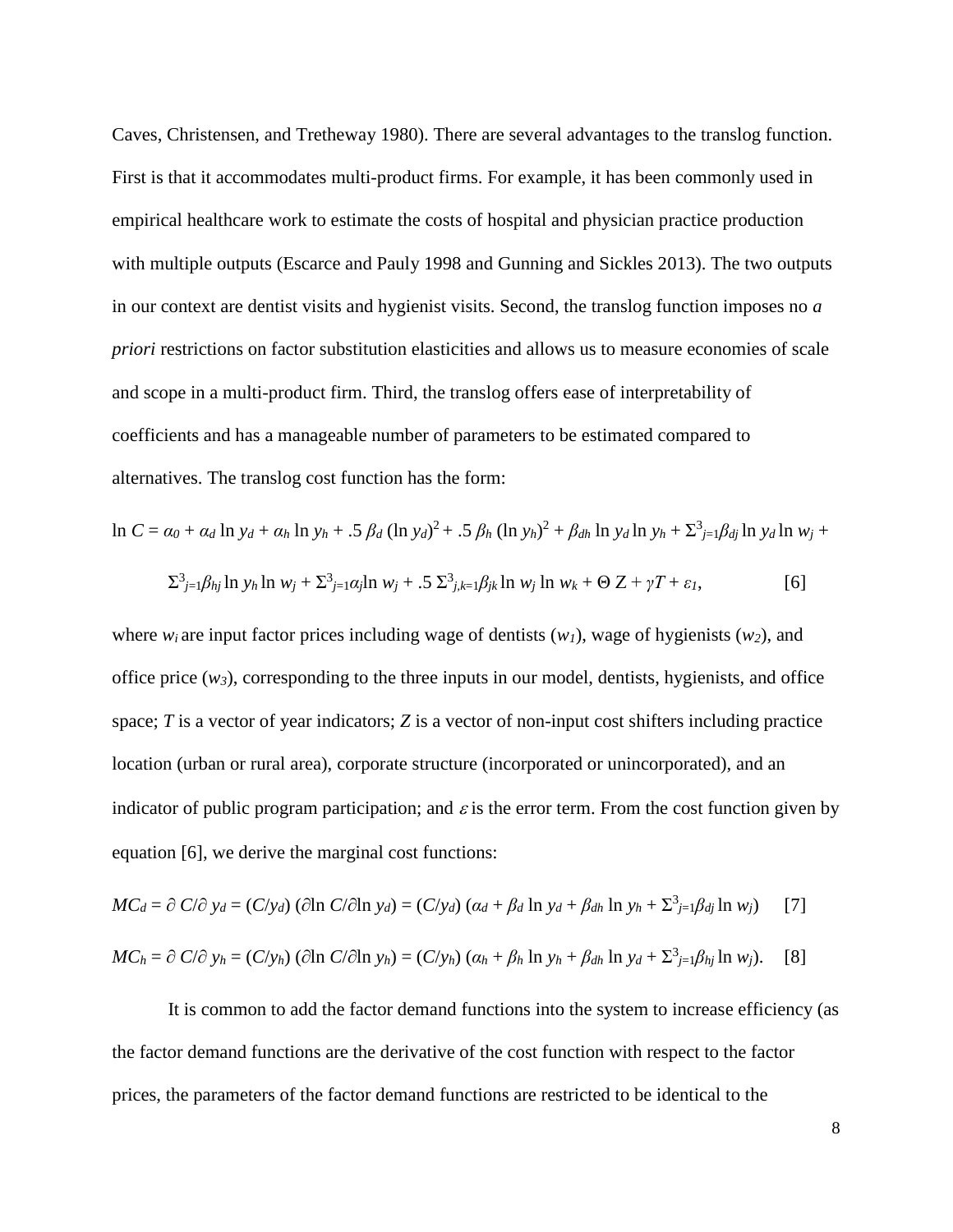corresponding parameters in the cost function). Differentiating the cost function with respect to input prices (and applying Sheppard's Lemma) yields the input factor share demand equations for dentists and hygienists, respectively:

$$
\partial \ln C / \partial \ln w_I = (w_I/C) (\partial C / \partial w_I) = (w_I/C) X_d = \alpha_I + \beta_{dI} \ln y_d + \beta_{hI} \ln y_h + \beta_{II} \ln w_I
$$

$$
+ \beta_{I2} \ln w_2 + \beta_{I3} \ln w_3
$$
 [9]

 $\partial \ln C/\partial \ln w_2 = (w_2/C) (\partial C/\partial w_2) = (w_2/C) X_h = \alpha_2 + \beta_{d2} \ln y_d + \beta_{h2} \ln y_h + \beta_{21} \ln w_1$ 

$$
+\beta_{22}\ln w_2+\beta_{23}\ln w_3.\tag{10}
$$

Note that the factor shares sum to 1 so no information is gained by including the third input, office space.

We estimate the translog cost function parameters simultaneously by the seemingly unrelated regression of three equations [6], [9], and [10], imposing the following cross-equation restrictions for the cost function to be homogeneous of degree one and symmetric in factor prices:

 $\sum_{j=1}^3 a_j = 1$  $\sum_{j,k=1}^3 \beta_{jk} = 0$  $\Sigma_{j=1}^3 \beta_{dj} = 0$  $\Sigma_{j=1}^3 \beta_{hj} = 0$ 

Because of our use of imputed variables (described in the next section), we apply the bootstrap for all standard errors in our regression models.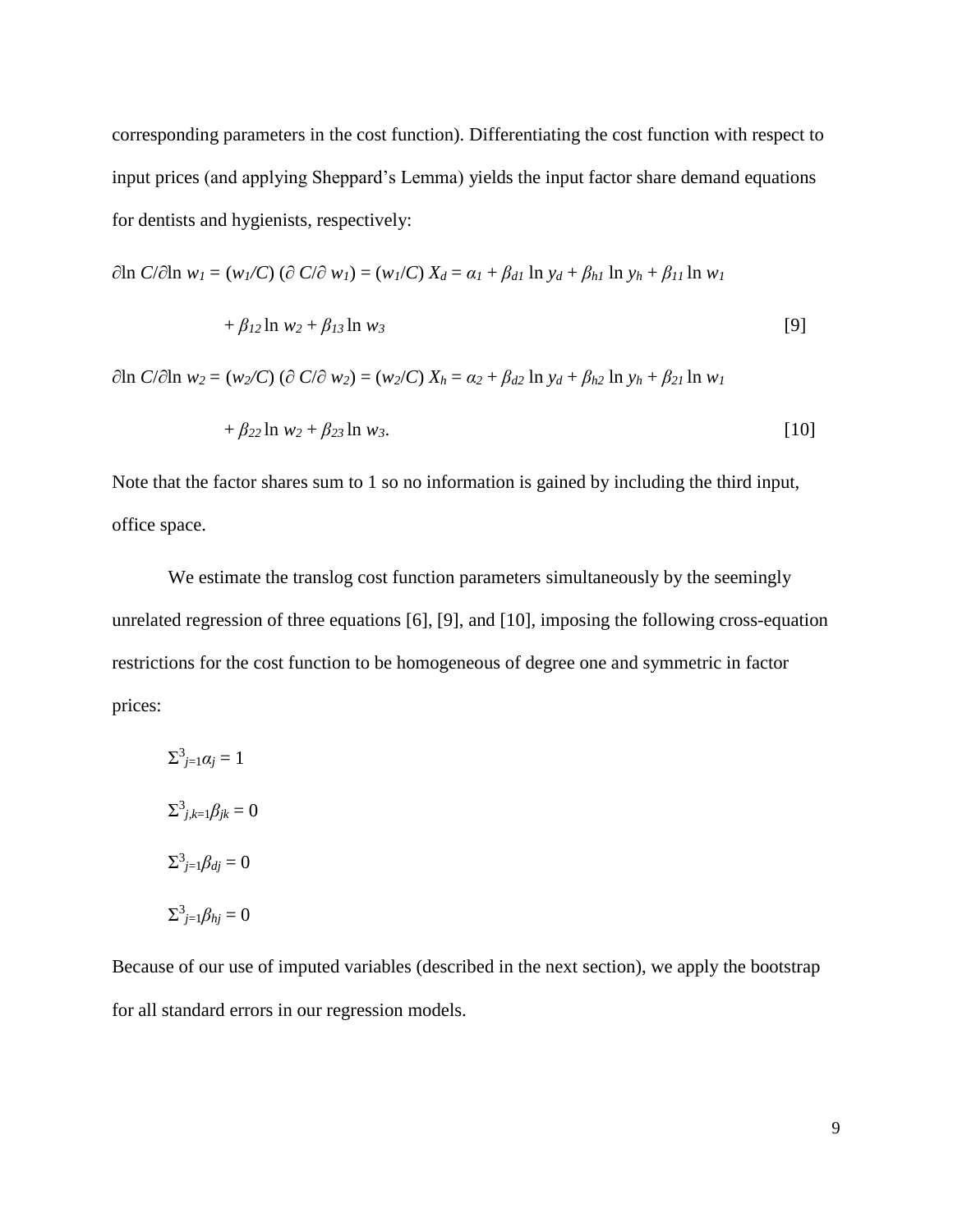To complete the estimation procedure, we require estimates of the demand curve for both dental visits and hygienist visits. We estimate models of the form:

$$
y_i = \gamma_0 + \gamma_i P_i + \Lambda X_i + \tau + \varepsilon_i, \tag{11}
$$

where *i* represents dentist or hygienist visits, *P* is the market price for each type of visit, *X* represents a vector of demand shifters,  $\tau$  is a set of year dummies, and  $\varepsilon$  is an error term.

#### **IV. Data**

We use data from the American Dental Association (ADA) Survey of Dental Practice (SDP) for the years 1982 to 2012. The SDP is an annual survey conducted by the ADA sent to a random sample of general practitioners and specialists in private practice across the U.S. The sample is drawn with a simple random probability method, from the ADA Sampling Frame which includes all active dentists who graduated from an accredited dental school in the U.S. and work in private practice (regardless of ADA membership). The response rates vary from 30 to 50 percent (Vujicic, Lazar, Wall, & Munson, 2012). The questionnaire includes a core set of questions that remain roughly unchanged over the years (with some important exceptions described below) and other questions that vary depending on whether a short form or long form version of the survey was administered in the given year.

The survey contains both individual dentist questions and practice-level questions. For estimation of the cost model the practice-level questions are most relevant. Practice characteristics include practice expenses, gross income (annual billing), staffing, location, ownership, office space, patient visits, and participation in public programs (e.g. Medicare, Medicaid, and other public insurance).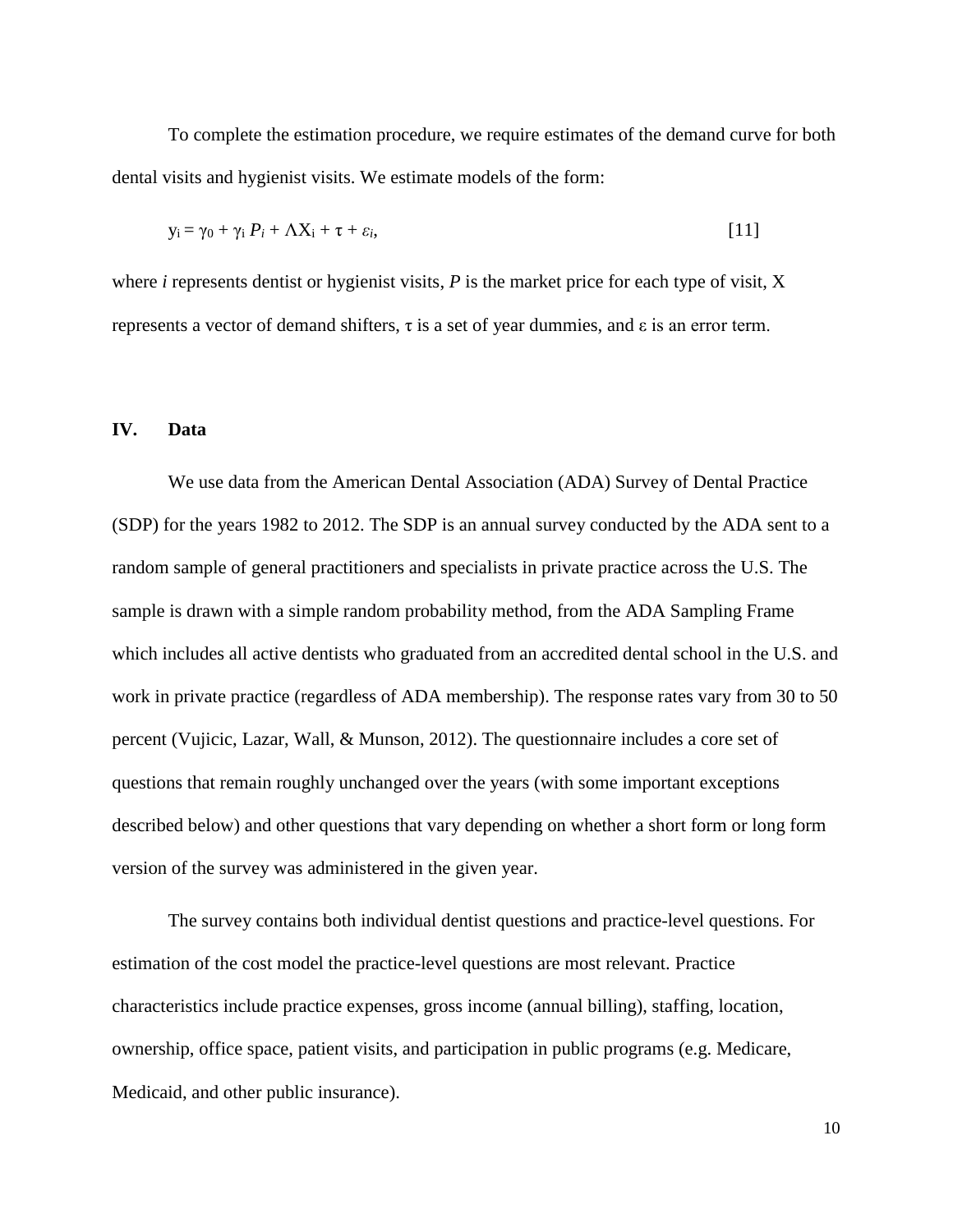The variables needed to estimate the cost function are the practice cost (total expenses), outputs (dentist visits and hygienist visits), input factor prices (dentist wage, hygienist wage, and office price), and two of the three input factors demand (number of dentists and hygienists). Output variables are calculated from weekly dentist visits (combining scheduled visits and emergency/walk-in visits) and hygienist visits both multiplied by 52 to annualize. Dentist and hygienist wages are reported, while office price is calculated from the expenses for rent and/or mortgage divided by the number of office square feet.

Unfortunately, not all years provide the necessary data fields to estimate our cost function; moreover, missing practice-level variables is also a concern. Information to construct office price data is not collected in 11 of the 31 years and is missing in other instances; we are thus missing measures of office price in 70% of cases. Dentist and hygienist wage variables, although administered in all years of data, have high missing rate (30% and 67%, respectively). Hygienist variables are missing in instances when the practice does not employ a hygienist. We impute the office price variable by using predicted prices based on the regression of observed price on state indicator and year. For the dentist and hygienist wage variables, we impute the missing values by using a nearest neighbor approach controlling practice size and year. The nearest dental offices for each observation is set by using latitude and longitude obtained from ZIP Code. Using imputed input prices increases the number of observations that can be included in the estimation from 9,860 to 24,611.

The demand function requires including the dentist and hygienist visit prices, which are available in the survey in selected years. In nearly half of the years of available data, the survey contains information on fees charged by a practice for procedures such as periodic oral examination, prophylaxis, amalgam restoration, and other common dental procedures. We use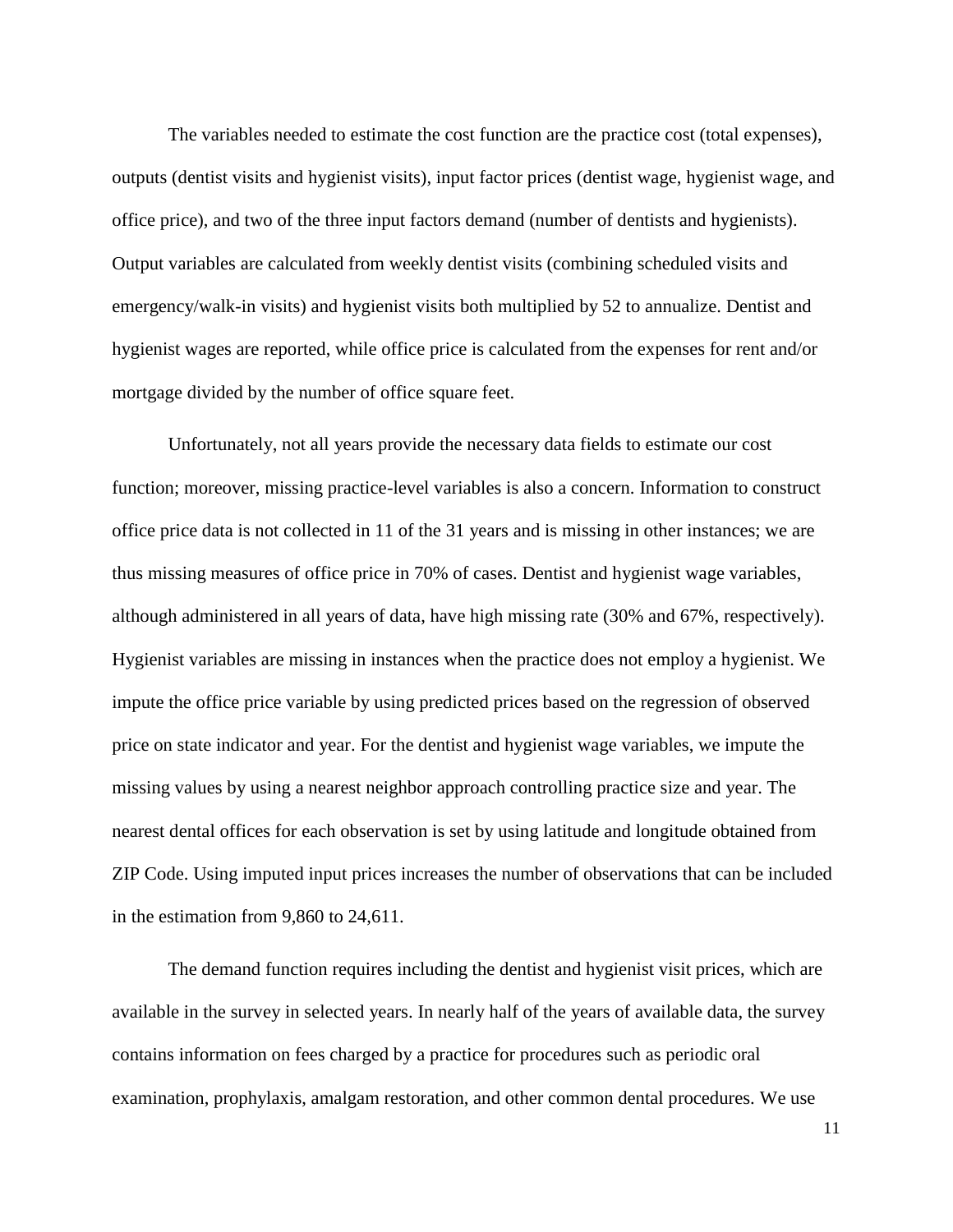the fee variables to construct weighted price measures for dentist and hygienist visits. The weights are created based on survey questions on the percentage of time devoted to each procedure. To account for missing values of dentist and hygienist prices, we use the 14 years of available visit price data to create a regression model to obtain predicted dentist and hygienist visit prices for the whole data set.

Control variables for the cost and demand function include indicators of urban location, corporate practice, public programs participation, and practice size. We create the urban location indicator based on reported zip code of the practice and the Rural-Urban Commuting Area Codes.

Missing data is a concern in our data. Observations with missing data tend to represent larger practices on average: they have more dentists and dentist visits, higher dentist and hygienist wage, are more likely to locate in urban areas, and are more likely to be incorporated and accept public insurance patients. Missing observations also tend to have higher prices for dentist visit and hygienist visit. The differences between included and excluded observations can potentially lead to bias. As the SDP asks sampled individual dentists about the entire practice, owner dentists may not want to report all their business details and employed dentists may leave the questions of entire practice unfilled. Despite the potential limitations, the SDP is a unique resource for studies of the dental market and remains the best data source available to address our research questions.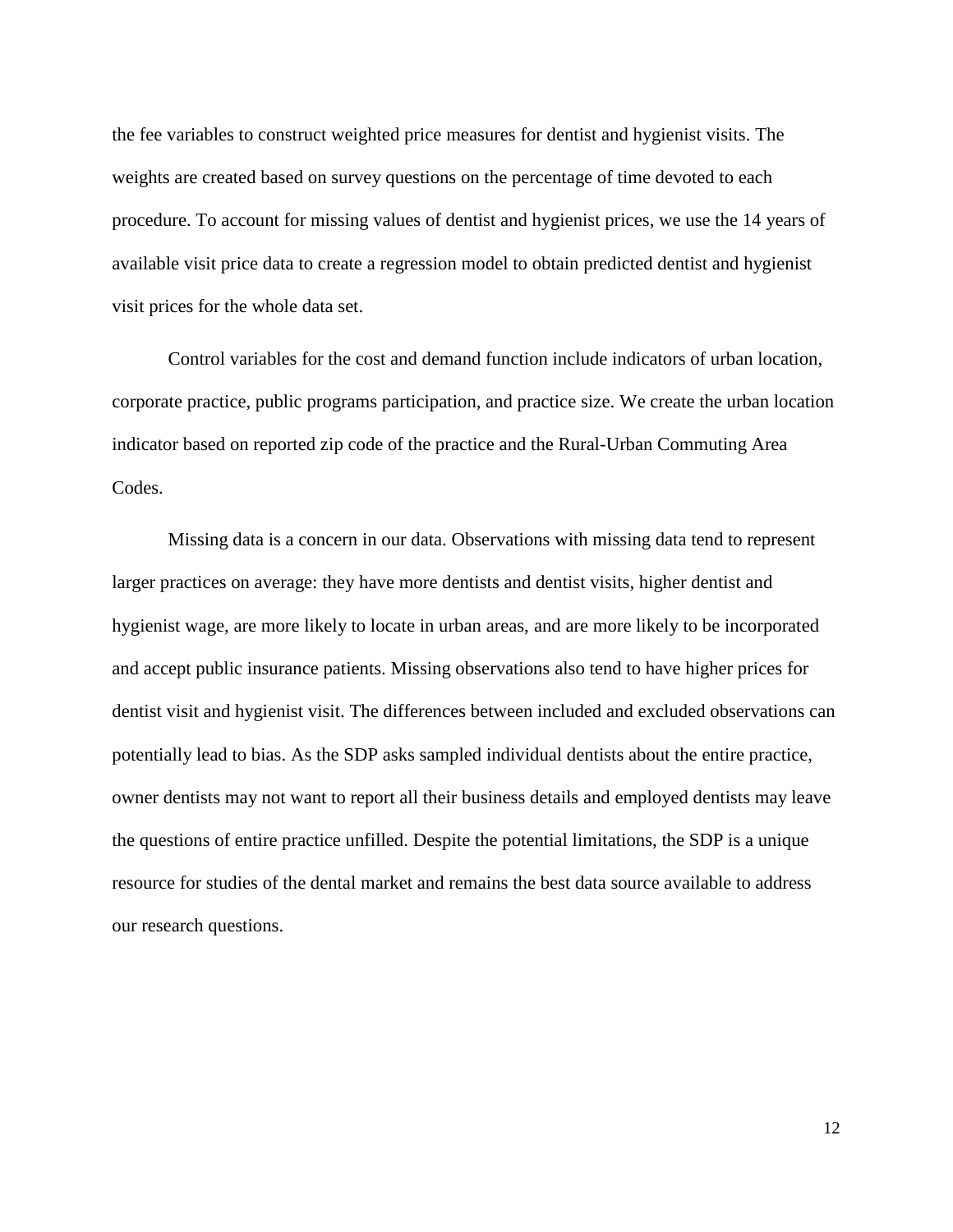#### **V. Results**

Table 1 reports descriptive statistics of practice characteristics. All dollar values have been converted to 2011 real dollars. Total practice cost averages just under \$600,000. Practices averaged just under 4,000 dentist visits and about 2,700 hygienist visits. The average number of dentists and hygienists per practiced both averaged 1.5, but the trend over time has been towards larger practices (see Figure 1). Dentist and hygienist wages averaged \$217,000 and \$39,000, respectively, and have generally risen over time in real terms (see Figure 2). Half of practices are incorporated and the large majority in the sample are located in urban areas. Dentist prices averaged \$363 and hygienist prices averaged \$47.

Table 2 presents the results of cost function estimated using the translog function. Note that simultaneous estimation was conducted for equations [6], [9], and [10], representing the cost function itself plus two input factor demand functions (derivatives), in a three-equation seemingly unrelated regression that imposed the relevant cross-equation restrictions. The translog cost function parameters are somewhat difficult to interpret in isolation, particularly given the host of interaction terms. We will use the estimates, however, to derive key measures related to the dental market below. The results also show that urban area location and being incorporated were associated with higher practice cost.

Table 3 reports the parameters estimated from the dentist and hygienist visit demand functions. The result shows that the demand function is non-increasing in prices. Incorporated practices, larger size practices, and practices that accept public insurance have significantly more dentist and hygienist visits than their counterparts. Interestingly, practices located in urban areas have more hygienist visits and fewer dentist visits than practices located in rural areas, though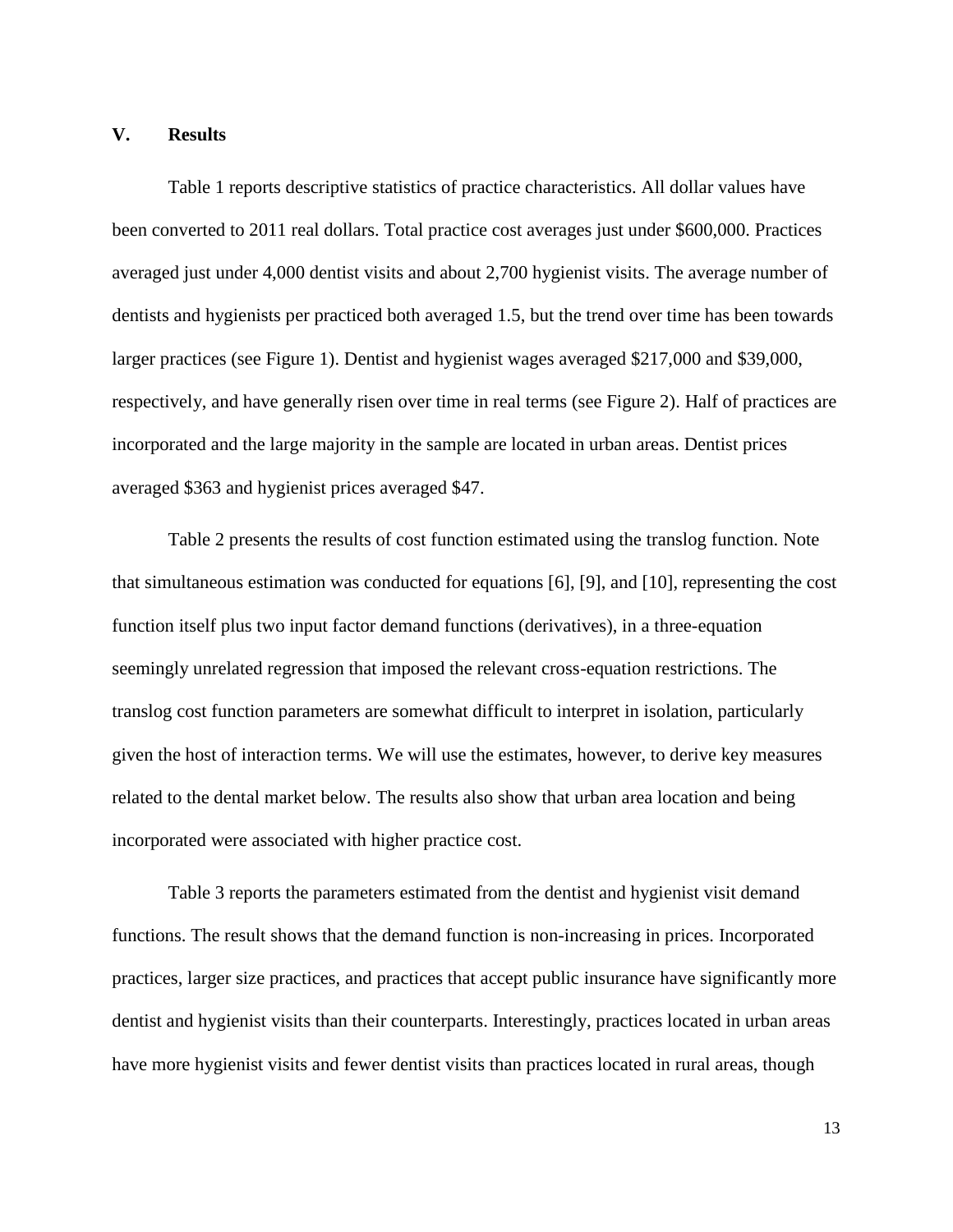the urban effect for dentists is not statistically significant. Though not displayed in the table, the demand for dentist visit decreases over time especially from 1993, while the demand for hygienist visit keeps increasing starting from 1988.

Table 4 displays summary results computed from the coefficients in the cost function and demand functions. We use the coefficients estimated from the cost functions to calculate the marginal cost of dentist and hygienist visits for each observation using equation [8]. Next, we use the marginal cost estimates, the average price of dentist or hygienist visit, the derivative of the demand function with respect to price, and the number of dentist or hygienist visit to compute equation [5] to estimate the market power index  $\theta$  for each observation. We derive two separate market power indices, one for dentists and one for hygienists. Using the results of the cost function, we can compute returns to scale using the formula above. For returns to scale, we compute them by quartile of visits to examine the heterogeneity of returns to scale by the size of the practice. Finally, we bootstrap the whole system of estimations to obtain appropriate standard errors for the marginal costs, the first derivative of the demand functions, the market power indexes, and returns to scale.

On average, the marginal cost of a dentist visit is \$30 estimated by the translog function; the marginal cost of a hygienist visit is \$67. We use the results to calculate the price elasticity of demand at the mean of prices and quantities using the formula: 1  $\frac{p_i}{i} \times \frac{dy_i}{y} = \frac{P_i}{i}$ *i*  $dP_i$   $y_i \times D_{1i}$  $Elasticity = \frac{P_i}{r} \times \frac{dy_i}{dt} = \frac{P_i}{r}$  $\frac{u_i}{y_i} \times \frac{dy_i}{dP_i} = \frac{u_i}{y_i \times D_i}$  $=\frac{P_i}{y_i}\times\frac{dy_i}{dP_i}=\frac{F}{y_i}\times$ . The price elasticity of demand for dentist visits and hygienist visits are nearly identical at -0.38 and -0.39, respectively; both estimates suggest inelastic demand for dental services. The price elasticity of roughly -0.4 is at the somewhat higher end of elasticity range of -0.04 to -0.75 (generally centers around -0.2) found in general medical care by the RAND HIE (Newhouse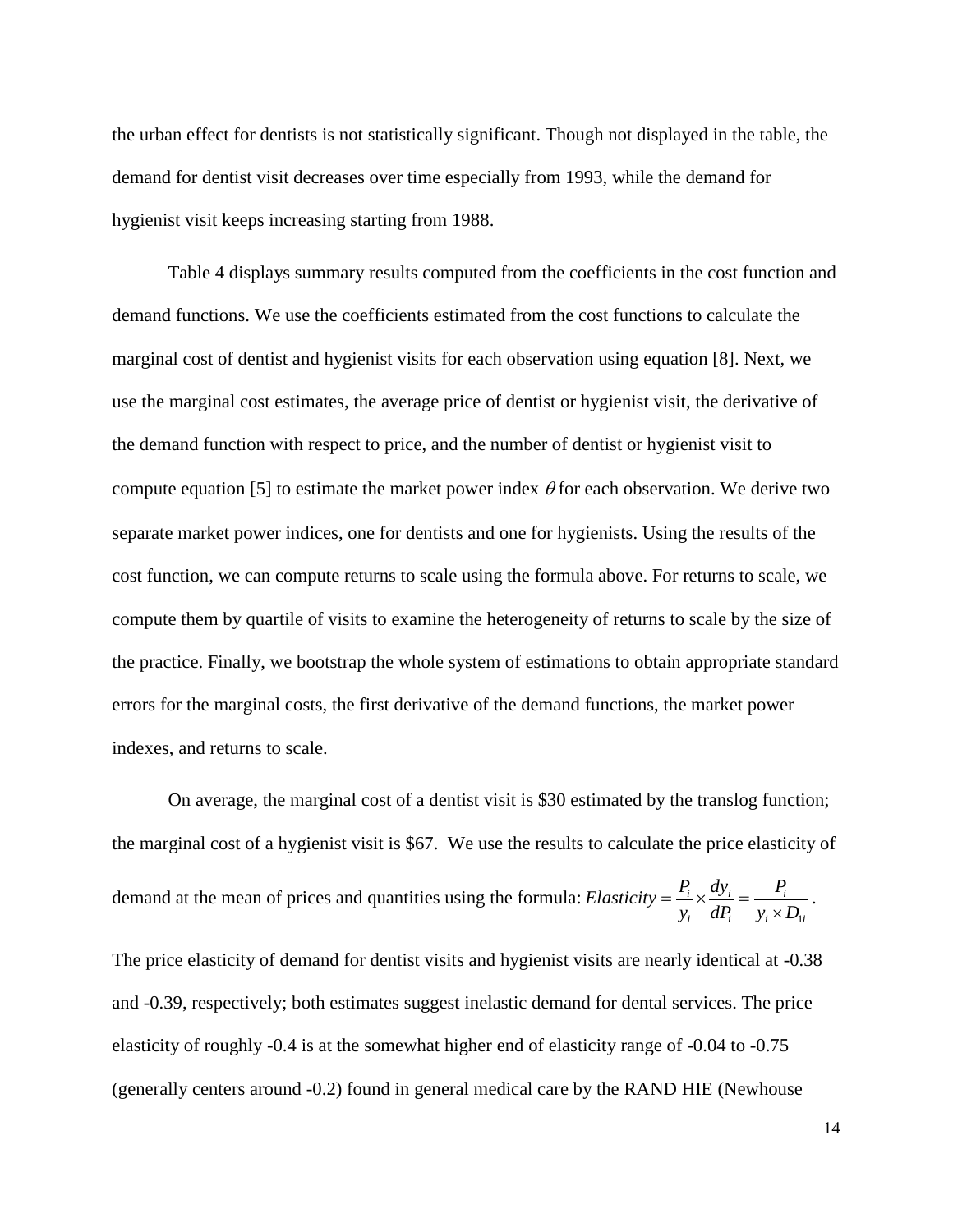1993) and other studies (Ringel et al. 2002). The elasticity of -0.4 is also higher than the range of -0.03 to -0.19 elasticity of demand for dental visits found in New York and Pennsylvania household data in 1971-1972 (A. G. Holtmann and Olsen 1976).

The computed market power index for dentist services is 0.54, which is significantly above 0 (the benchmark for perfect competition). While significantly less than 1 (the benchmark for monopoly), the index suggests considerable market power for dentists. The index implies that the dentists have some degree of market power to markup price above marginal cost. By contrast, the market power index for hygienist services is negative (-0.28), suggesting that dental practices are pricing hygienist services below marginal cost. Moreover, the negative power index for hygienist services seems contradict to the inelastic demand for hygienist visits found above. However, if dental services and hygienist services are bundled and hygienists are not authorized to directly bill their services as in some states, the dental practices may intentionally lower the hygienist visit price to attract more patients to their practice. The observed relationship would be consistent with a policy dental practices using hygienist services as a "loss leader" in order to attract customers to more lucrative dental services.

The overall returns to scale parameter of 2.1 suggests significant increasing returns to scale are available to the typical dental practice. Given that the typical practice has 1.5 dentists, this is perhaps not surprising. Table 4 also displays results stratifying returns to scale by quartile of dental visits. While the smallest quartile of practices has large returns to scale, not surprisingly returns to scale decreases with size. The highest quartile of practices still has meaningful increasing returns to scale at roughly 1.6.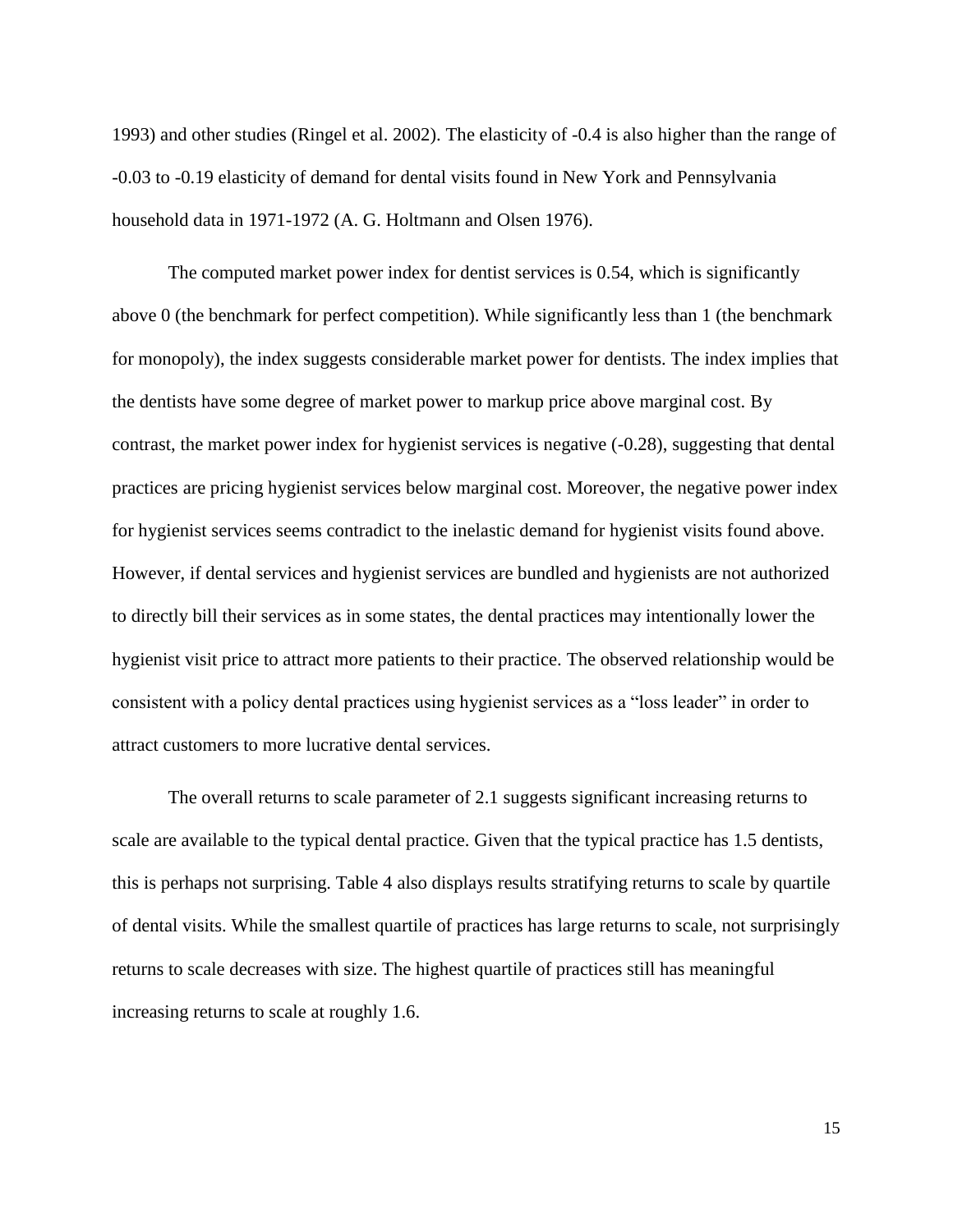#### **VI. Conclusion**

The study brings together over three decades of dentist survey data to examine market power of dentists and hygienists in private practice via their pricing behavior given the practice cost structure and the demand for their services. We find two different structures in the dental care market: while the hygienist market exhibits pricing below marginal cost, the dentist market has a monopolistically competitive structure where practices have some market power to price above marginal cost. However, both dental and hygienist services have similar elasticities of demand, at roughly -0.4, which is in line with previous research. Given that dental practices are multiproduct firms, it could be that hygienist services are used as loss leaders to create an opportunity to provide more lucrative dental services. Further investigation especially on the demand side using more precise price information is needed for better understanding of any structural change in the market that affect competition and pricing behavior. Moreover, future work that marries explicit measures of patient dentist choice with measures of dental firm structure would be highly fruitful in this space.

Another theme that emerged from our findings is the evidence for significant economies of scale available in the dental market. Group size is increasing over time, yet even the top quartile of practices has a returns to scale parameter of 1.6. The question is why do such scale opportunities appear to persist. It could be that dentists have limited access to capital markets given Corporate Practice of Dentistry laws that limit ownership (and investment) in dental firms to other dentists. Such restrictions may serve to keep dental firms smaller than they otherwise would be. Alternatively, it could be that dentists have a preference for small independent practice organization, in which case practices might be smaller than what would otherwise appear to be optimal. However, recent trends suggest that dental practice size is on the rise (Wall and Guay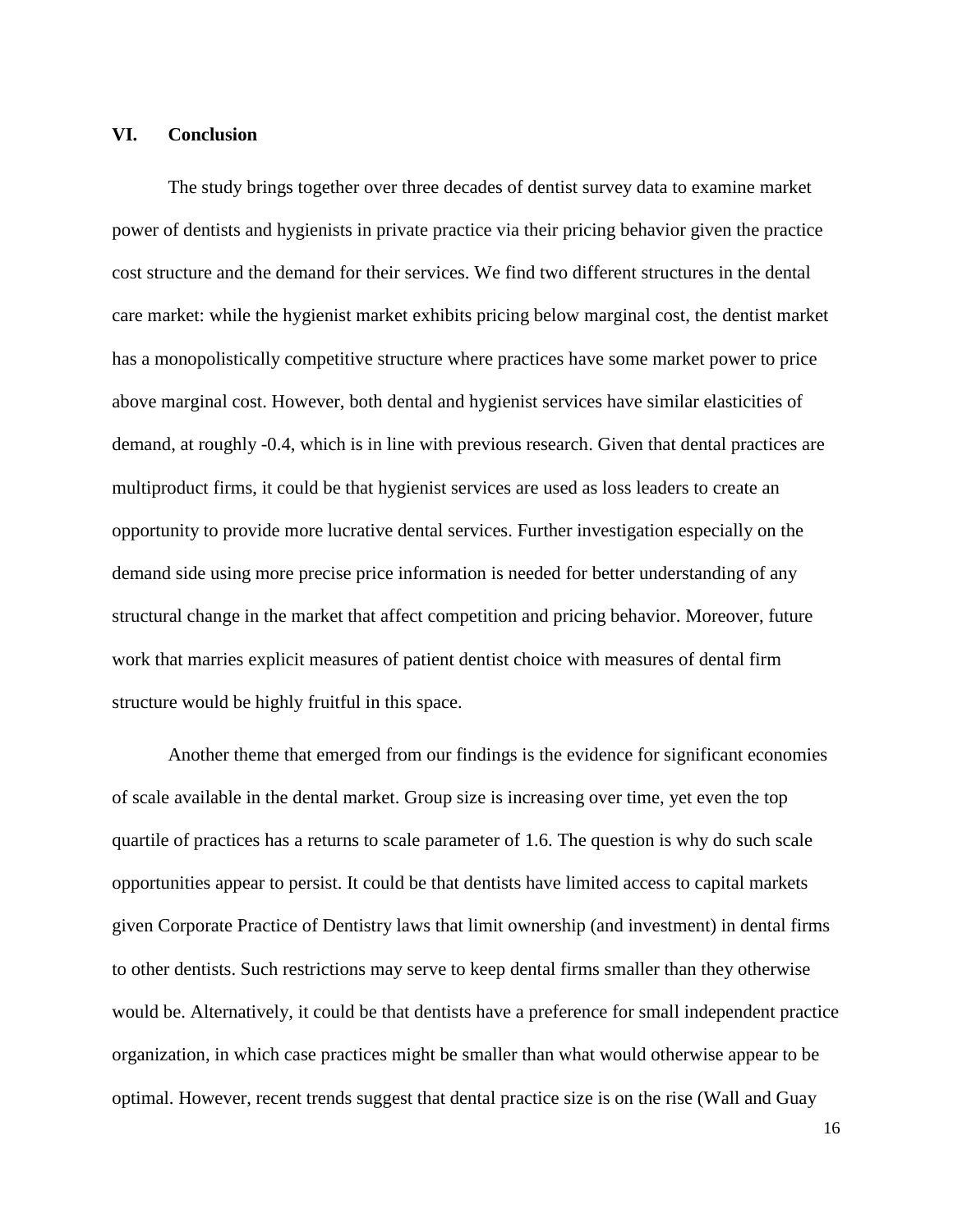2015). Thus it could be the case that market forces are driving the dental market to follow the medical market with consolidation and increasing practice sizes.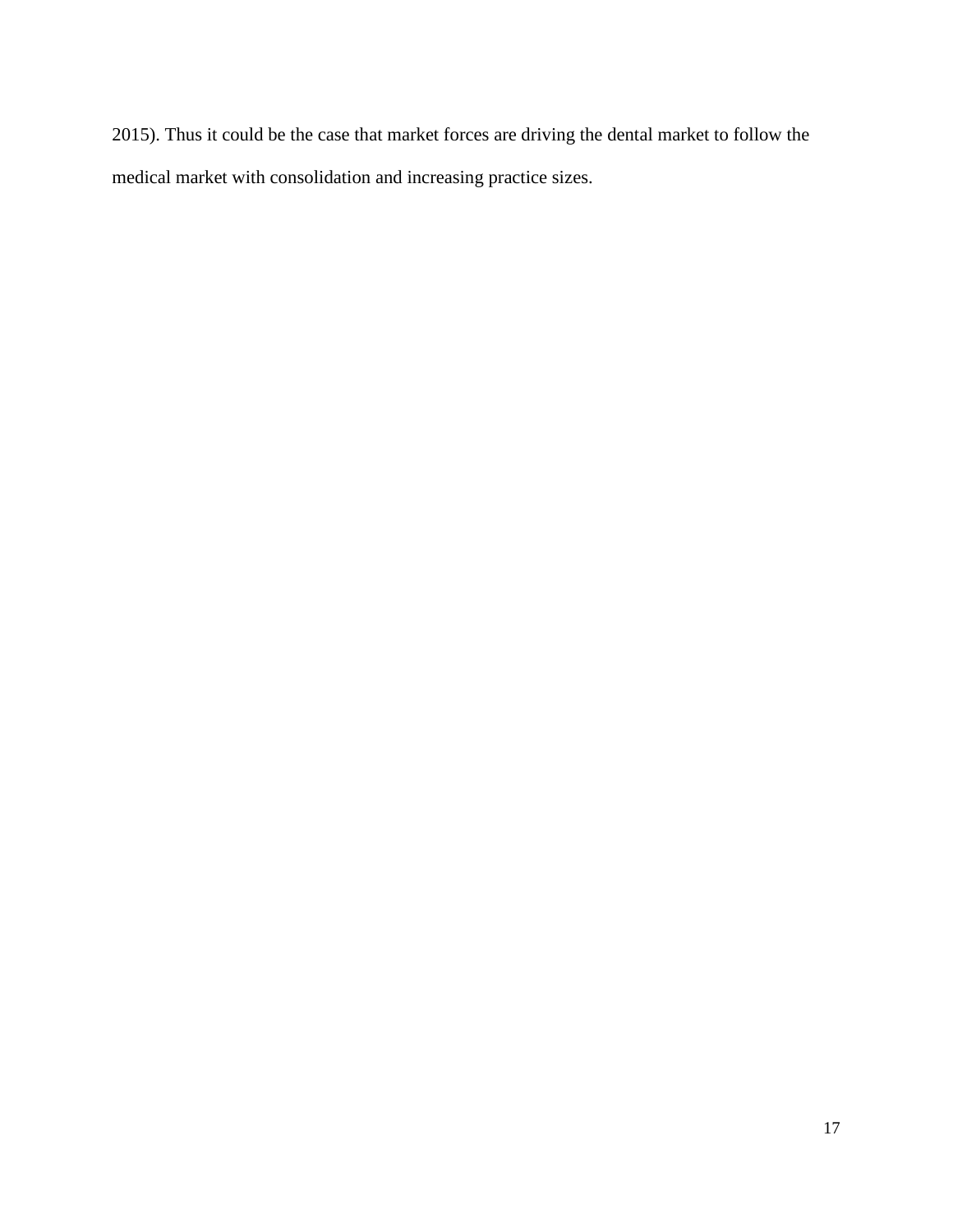#### **References**

- Baker, L. C. (2001). Measuring competition in health care markets. *Health Services Research*, *36*(1 Pt 2), 223–251.
- Bresnahan, T. (1989). Empirical studies of industries with market power. *Handbook of Industrial Organization*, *II*.
- Caves, D., Christensen, L., & Tretheway, M. (1980). Flexible cost functions for multiproduct firms. *The Review of Economics and Statistics*, *62*(3), 477–481.
- Christensen, L., Jorgenson, D., & Lau, L. (1973). Transcendental logarithmic production frontiers. *The Review of Economics and Statistics,* 55(1): 28-45.
- Escarce, J. J., & Pauly, M. V. (1998). Physician opportunity costs in physician practice cost functions. *Journal of Health Economics*, *17*(2): 129–51.
- Farley, D. E. (1985). *Competition among hospitals: market structure and its relation to utilization, costs and financial position*. Rockville, MD : U.S. Dept. of Health and Human Services, Public Health Service, Office of the Assistant Secretary for Health, National Center for Health Services Research and Health Care Technology Assessment.
- Feldman, R., & Begun, J. (1978). The Effects of Advertising Lessons from Optometry. *Journal of Human Resources*, *13*(1978): 247–262.
- Feldstein, P. (1973). *Financing Dental Care: An Economic Analysis*. D. C. Heath and Company: Lexington, Massachusetts, U.S.A.
- Grembowski, D., Conrad, D., Weaver, M., & Milgrom, P. (1988). The structure and function of dental-care markets. A review and agenda for research. *Medical Care*, *26*(2): 132–47.
- Gruber, J. (1994). The effect of competitive pressure on charity: Hospital responses to price shopping in California. *Journal of Health Economics*, *13*(2): 183–211.
- Gunning, T., & Sickles, R. (2013). Competition and market power in physician private practices. *Empirical Economics,* 44(2): 1005-1029.
- Hass-Wilson, D. (1986). The Effect of Commercial Practice Restrictions: The Case of Optometry. *Journal of Law and Economics*, *29*(1): 165–186.
- Holtmann, A., & Olsen, E. (1976). The demand for dental care: a study of consumption and household production. *Journal of Human Resources*, *11*(4): 546–560.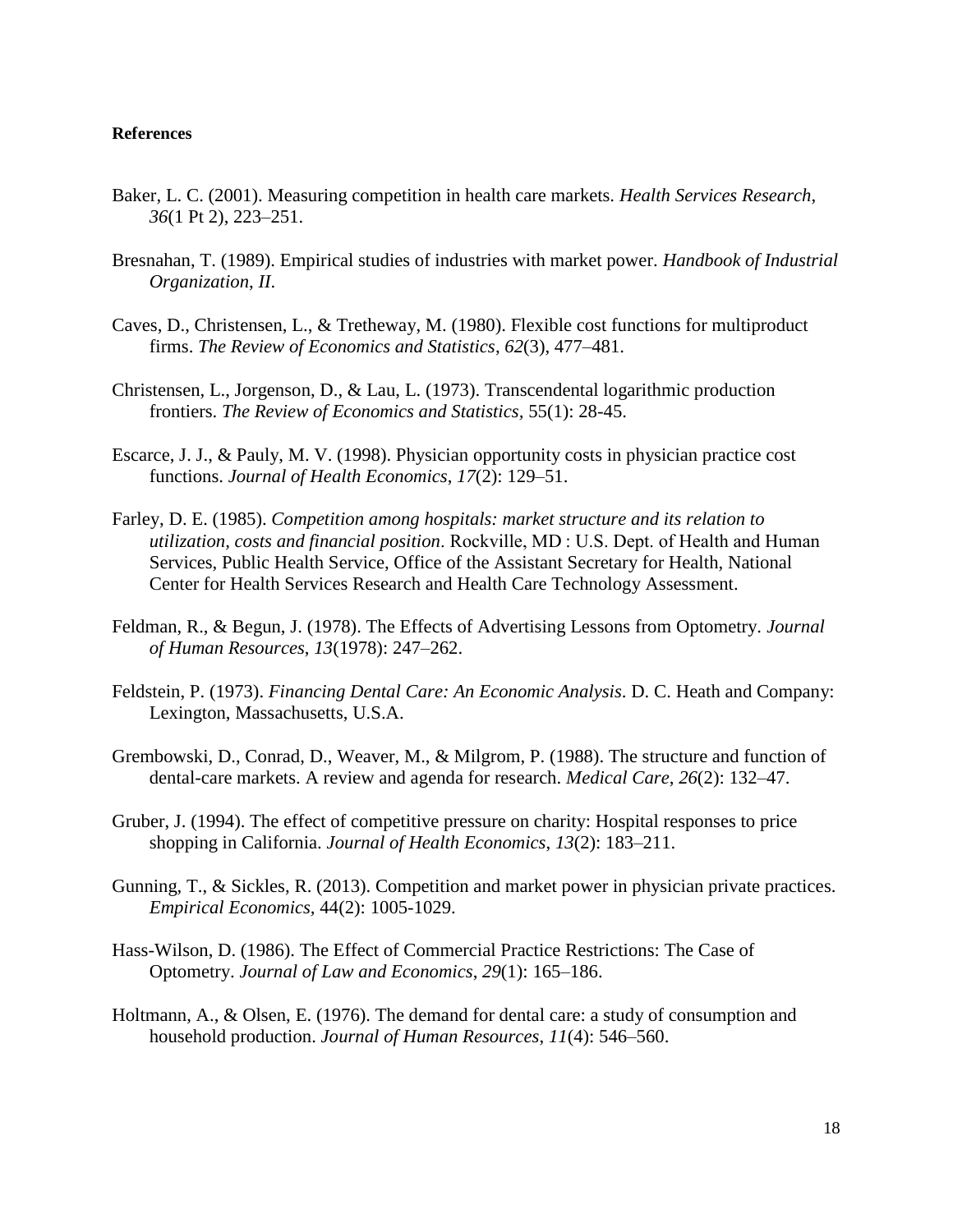- Hu, T. (1981). The demand for dental care services, by income and insurance status. *Advances in Health Economics and Health Services Research*, (2): 142–95.
- Joskow, P. L. (1980). The Effects of Competition and Regulation on Hospital Bed Supply and the Reservation Quality of the Hospital. *The Bell Journal of Economics*, *11*(2): 421–447.
- Kessel, R. A. (1958). Price discrimination in medicine. *Journal of Law and Economics*, *1*: 20– 53.
- Kessel, R. A. (1970). The AMA and the Supply of Physicians. *Law & Contemp. Probs.*, *35*(2): 267–283.
- Kessler, D., & McClellan, M. (2000). Is hospital competition socially wasteful? *The Quarterly Journal of Economics*, *23*(2): 577–615.
- Kushman, J. (1981). Pricing dental services: a market testing approach. *Journal of Health Politics, Policy and Law*, *5*(4): 634–52.
- Kushman, J., & Scheffler, R. (1978). Pricing Health Services Verification of a Monopoly Pricing Model for Dentistry. *Journal of Human Resources*, *13*(3): 402–415.
- Kushman, J., Scheffler, R., Miners, L., & Muller, C. (1978). Non-solo dental practice: incentives and returns to size. *Journal of Econ Business*, (31): 29–39.
- Lerner, A. (1934). The concept of monopoly and the measurement of monopoly power. *The Review of Economic Studies*, *1*(3): 157–175.
- Lipscomb, J., & Douglass, C. W. (1982). A political economic theory of the dental care market. *American Journal of Public Health*, *72*(7): 665–75.
- Manning, W. G., & Phelps, C. (1979). The demand for dental care. *The Bell Journal of Economics*, *10*(2): 503–525.
- Maurizi, A. R. (1975). *Public policy and the dental care market*. Washington: American Enterprise Institute for Public Policy Research.
- McCarthy, T. R. (1985). The competitive nature of the primary-care physician services market. *Journal of Health Economics*, *4*(2): 93–117.
- Mueller, C., & Monheit, A. (1988). Insurance coverage and the demand for dental care: Results for non-aged white adults. *Journal of Health Economics*, *7*: 59–72.
- Newhouse, Joseph P. 1993. *Free for All?: Lessons from the RAND Health Insurance Experiment*. Cambridge, Mass: Harvard University Press.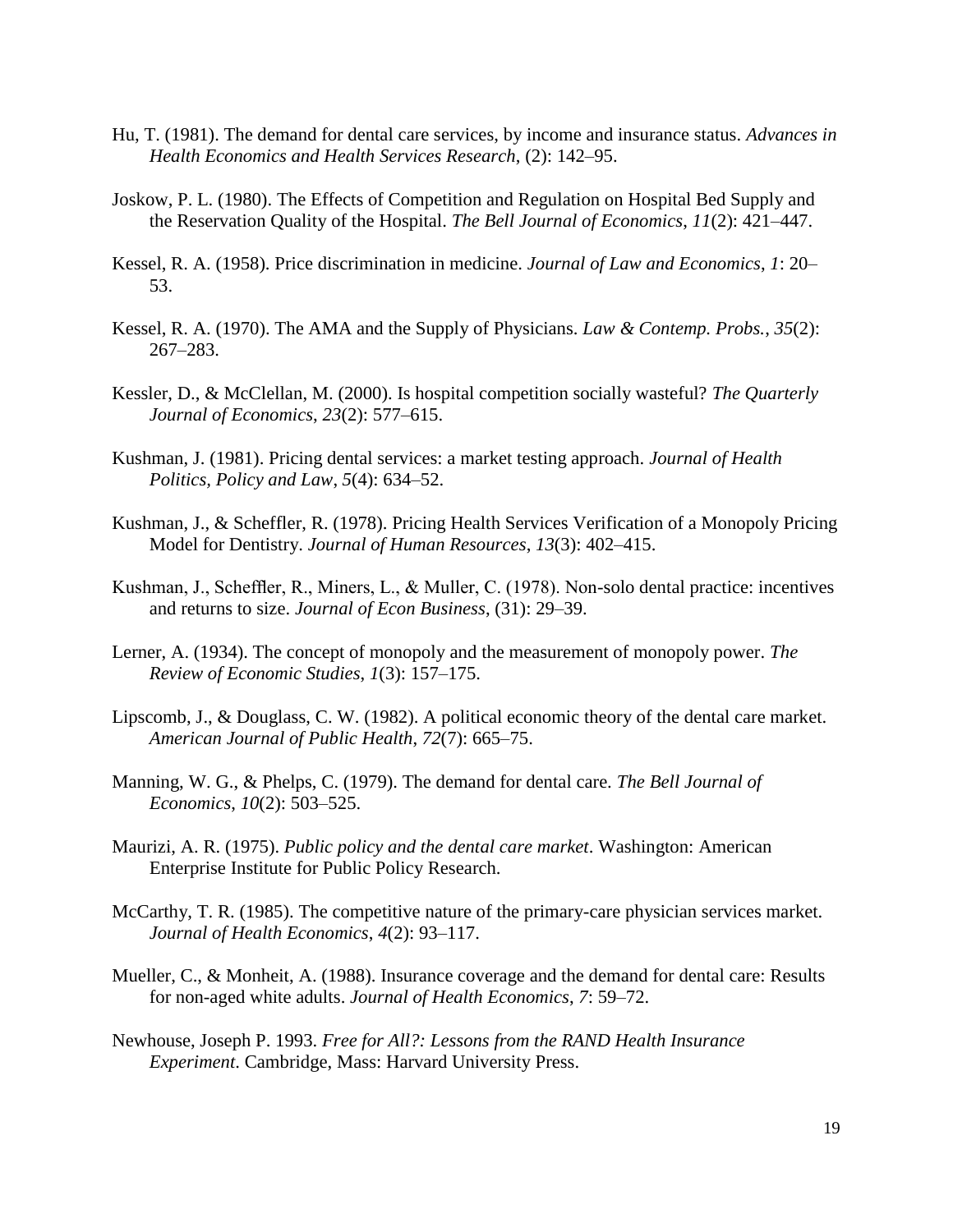- Panzar, J., & Willig, R. (1977). Economies of scale in multi-output production. *The Quarterly Journal of Economics*, *91*(3): 481–493.
- Phelps, C., & Newhouse, J. (1973). *Coinsurance and the demand for medical services*. Santa Monica: Rand.
- Rayack, E. (1967). *Professional Power and American Medicine: The Economics of the American Medical Association*. Cleveland: World Pub Co.
- Ringel, Jeanne S., Susan D. Hosek, Ben a. Vollard, and Sergej Mahnovski. 2002. *The Elasticity of Demand for Health Care: A Review of the Literature and Its Application to the Military Health System*. Vol. 5. Santa Monica. http://www.rand.org/pubs/monograph\_reports/2005/MR1355.pdf.
- Robinson, J. C., & Luft, H. S. (1985). The impact of hospital market structure on patient volume, average length of stay, and the cost of care. *Journal of Health Economics*, *4*(4): 333–356.
- Supreme Court of the United States. North Carolina State Board of Dental Examiners v. Federal Trade Commission (2015).
- Vujicic, M., Lazar, V., Wall, T. P., & Munson, B. (2012). An analysis of dentists' incomes, 1996–2009. *The Journal of the American Dental Association*, *143*(5): 452–460.
- Wall, T., & Guay, A. H. (2015). Very Large Dental Practices Seeing Significant Growth in Market Share. ADA Health Policy Institute Research Brief. Retrieved from http://www.ada.org/~/media/ADA/Science%20and%20Research/HPI/Files/HPIBrief\_0815\_ 2.ashx
- Wilson, G. W., & Jadlow, J. M. (1982). Competition, Profit Incentives, and Technical Efficiency in the Provision of Nuclear Medicine Services. *The Bell Journal of Economics*, *13*(2): 472– 482.
- Zwanziger, J., & Melnick, G. (1988). The effects of hospital competition and the Medicare PPS program on hospital cost behavior in California. *Journal of Health Economics*, *7*: 301–320.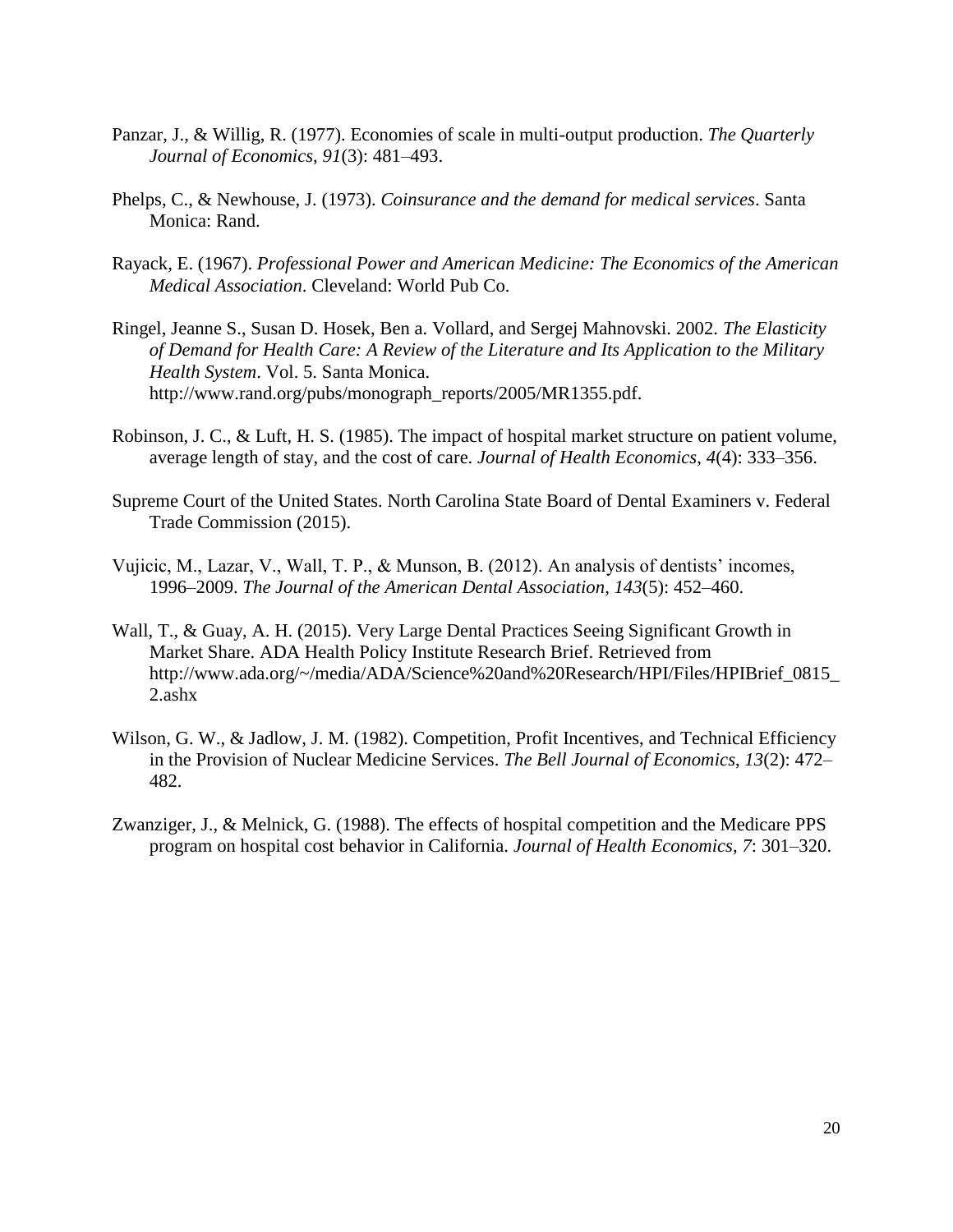

Notes: N=19,354. Estimates from Survey of Dental Practice, 1982-2012.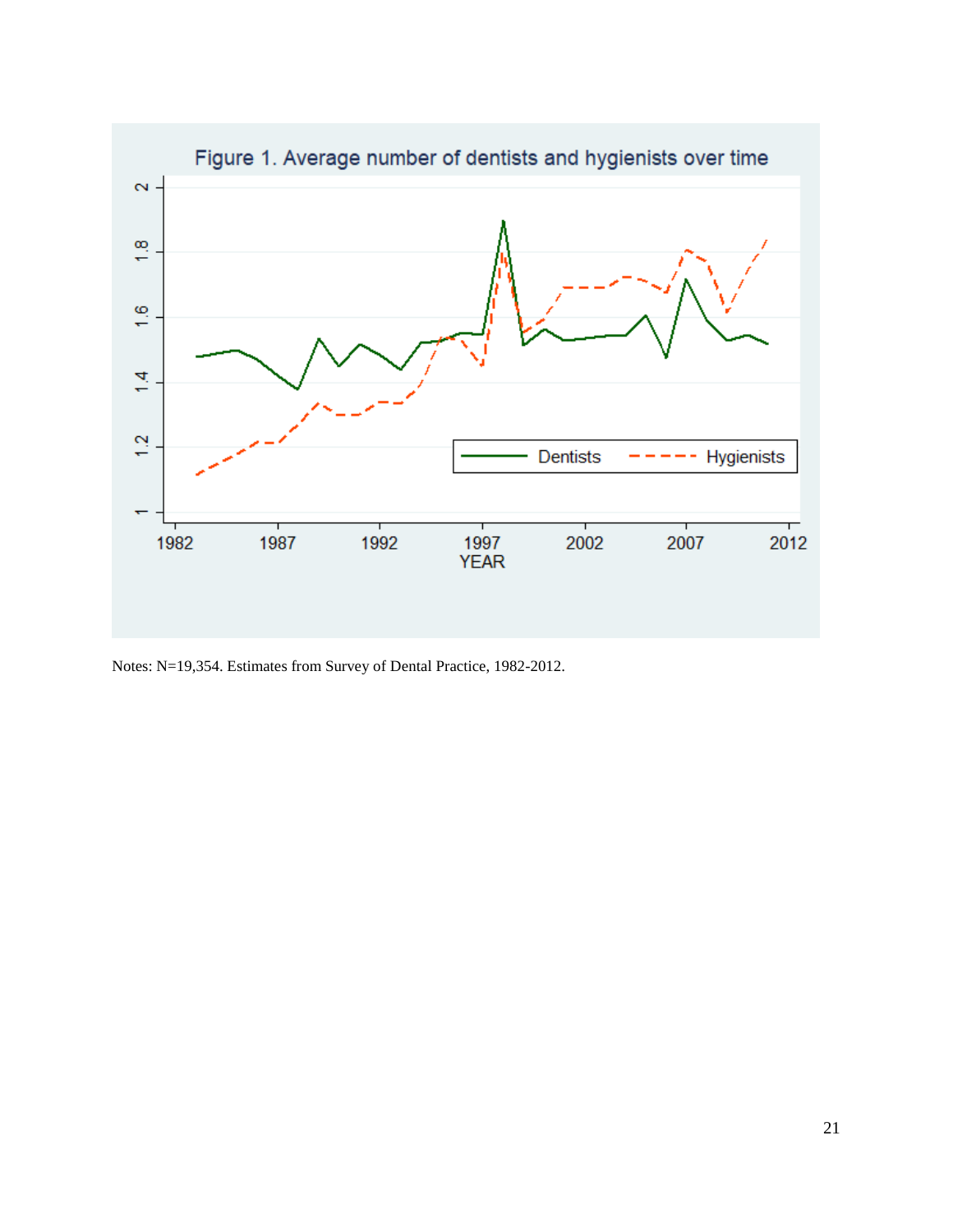

Notes: N=19,354. Estimates from Survey of Dental Practice, 1982-2012.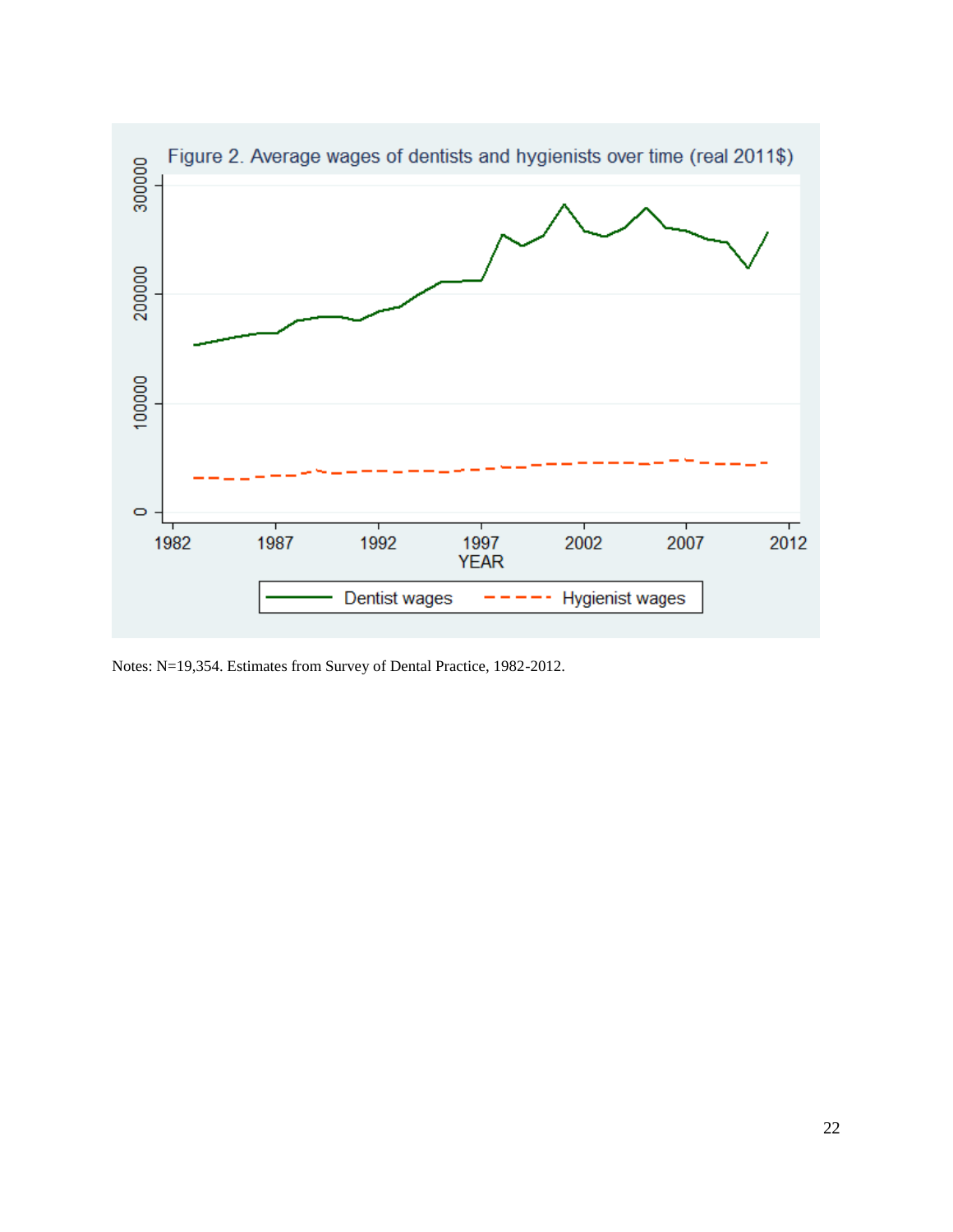# **Table 1: Descriptive statistics**

| Variable                    | Mean       | <b>SD</b>  | Min       | Max           |
|-----------------------------|------------|------------|-----------|---------------|
| Total cost $(C)$            | 588,214.40 | 598,950.70 | 2.23      | 18,800,000.00 |
| Dentist visits (Yd)         | 3,988.32   | 3,910.77   | 52.00     | 163,800.00    |
| Hygienist visits (Yh)       | 2,741.46   | 2,864.08   | 52.00     | 104,000.00    |
| Dentist wage (W1)           | 217,083.30 | 132,798.40 | 12,826.17 | 797,824.90    |
| Hygienist wage (W2)         | 39,308.53  | 17,693.00  | 5,045.36  | 89,308.77     |
| Office price $(W3)$         | 630.03     | 242.61     | 235.00    | 1,940.00      |
| Number of dentists (Xd)     | 1.53       | 1.31       | 1.00      | 45.00         |
| Number of hygienists (Xh)   | 1.49       | 1.14       | 0.50      | 38.00         |
| Urban                       | 0.82       | 0.38       | 0.00      | 1.00          |
| Incorporated                | 0.49       | 0.50       | 0.00      | 1.00          |
| Public insurance            | 0.39       | 0.49       | 0.00      | 1.00          |
| Dentist visit price (DPi)   | 362.55     | 71.86      | 163.90    | 724.48        |
| Hygienist visit price (HPi) | 47.11      | 11.59      | 27.88     | 93.49         |

Notes: N=19,354. Estimates from Survey of Dental Practice, 1982-2012.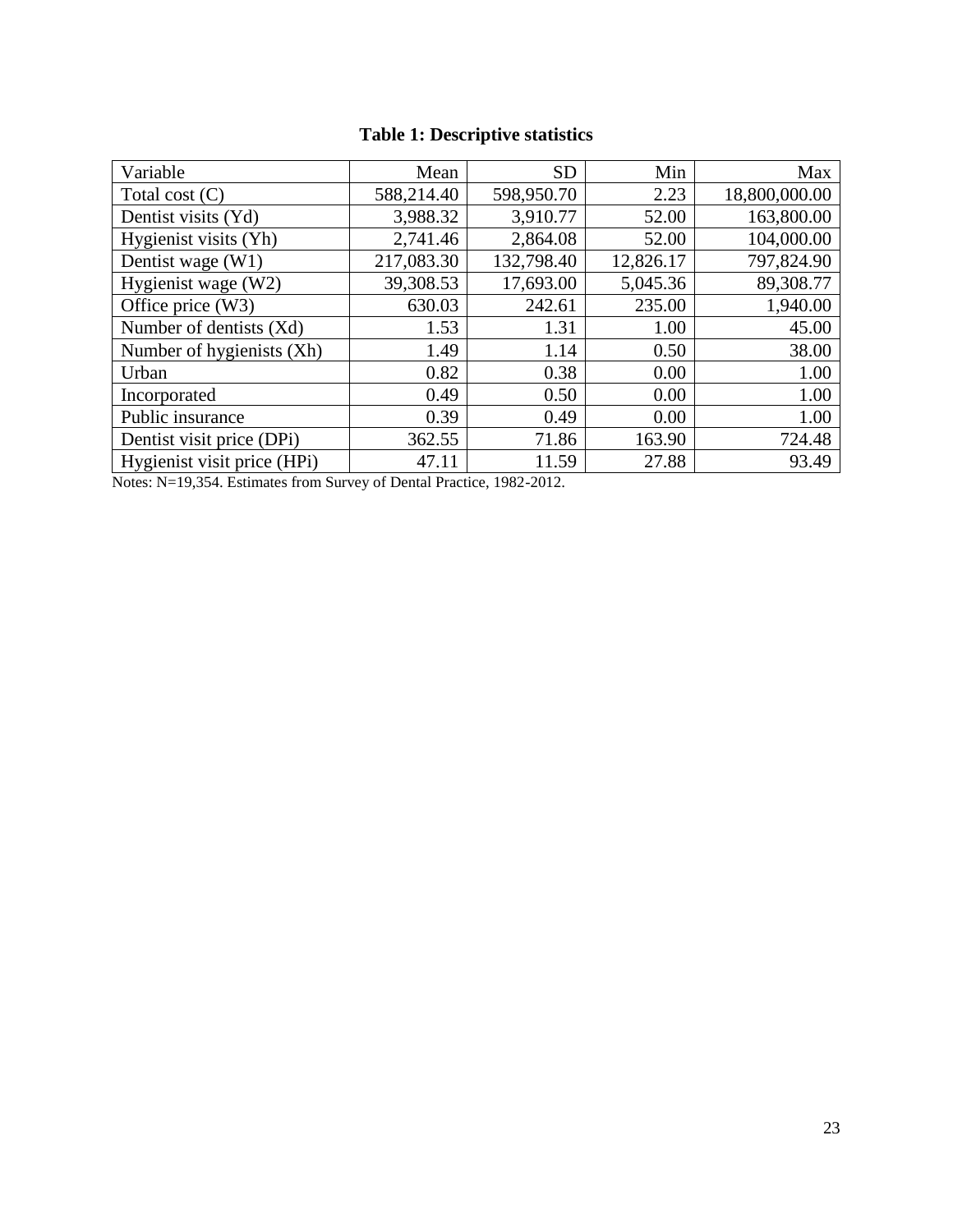| <b>Variable</b> | <b>Definition</b>                        | <b>Coefficients</b> | SE        |
|-----------------|------------------------------------------|---------------------|-----------|
| ln Yd           | Natural log of dentist output (visits)   | $-0.601***$         | (0.125)   |
| lnYh            | Natural log of hygienist output (visits) | $-0.347**$          | (0.123)   |
| lnYd2           | lnYd squared                             | $0.0819***$         | (0.00583) |
| lnYh2           | lnYh squared                             | 0.0157              | (0.00905) |
| lnYdlnYh        | $lnYd*lnYh$                              | $-0.0169$           | (0.0146)  |
| lnW1            | Natural log of dentist wage              | $0.301**$           | (0.113)   |
| lnW2            | Natural log of hygienist wage            | $-0.129$            | (0.167)   |
| lnW3            | Natural log of office price              | $0.828***$          | (0.185)   |
| lnYdlnW1        | $lnYd*lnW1$                              | $-0.0473**$         | (0.0180)  |
| lnYdlnW2        | $lnYd*lnW2$                              | $-0.0194$           | (0.0163)  |
| lnYdlnW3        | $lnYd*lnW3$                              | $0.0667**$          | (0.0227)  |
| lnYhlnW1        | $lnYh*lnW1$                              | 0.00156             | (0.0147)  |
| lnYhlnW2        | $lnYh*lnW2$                              | $0.125***$          | (0.0184)  |
| lnYhlnW3        | $lnYh*lnW3$                              | $-0.126***$         | (0.0215)  |
| lnW12           | $lnW1$ squared                           | $0.0646***$         | (0.0105)  |
| lnW22           | lnW2 squared                             | 0.00532             | (0.0121)  |
| lnW32           | lnW3 squared                             | $-0.0210$           | (0.0158)  |
| lnW1lnW2        | $lnW1*lnW2$                              | $-0.0910***$        | (0.0180)  |
| lnW1lnW3        | $lnW1*lnW3$                              | $-0.0383*$          | (0.0189)  |
| lnW2lnW3        | $lnW2*lnW3$                              | $0.0803***$         | (0.0220)  |
| Urban           | Urban/rural                              | $-0.0197$           | (0.0108)  |
| Incorporate     | Incorporated/Non-incorporated            | $0.397***$          | (0.00883) |
| Constant        |                                          | $6.348***$          | (0.665)   |

## **Table 2: Translog cost function estimates**

Notes: N=19,354. Bootstrapped standard errors in parentheses. Estimates from Survey of Dental Practice, 1982- 2012. Model includes year dummies [not displayed]. Cost function estimated jointly via SUR with implied input factor demand equations for dentists and hygienists, with appropriate cross-equation restrictions imposed [not displayed].

 $p < 0.05$ , \*\*  $p < 0.01$ , \*\*\*  $p < 0.001$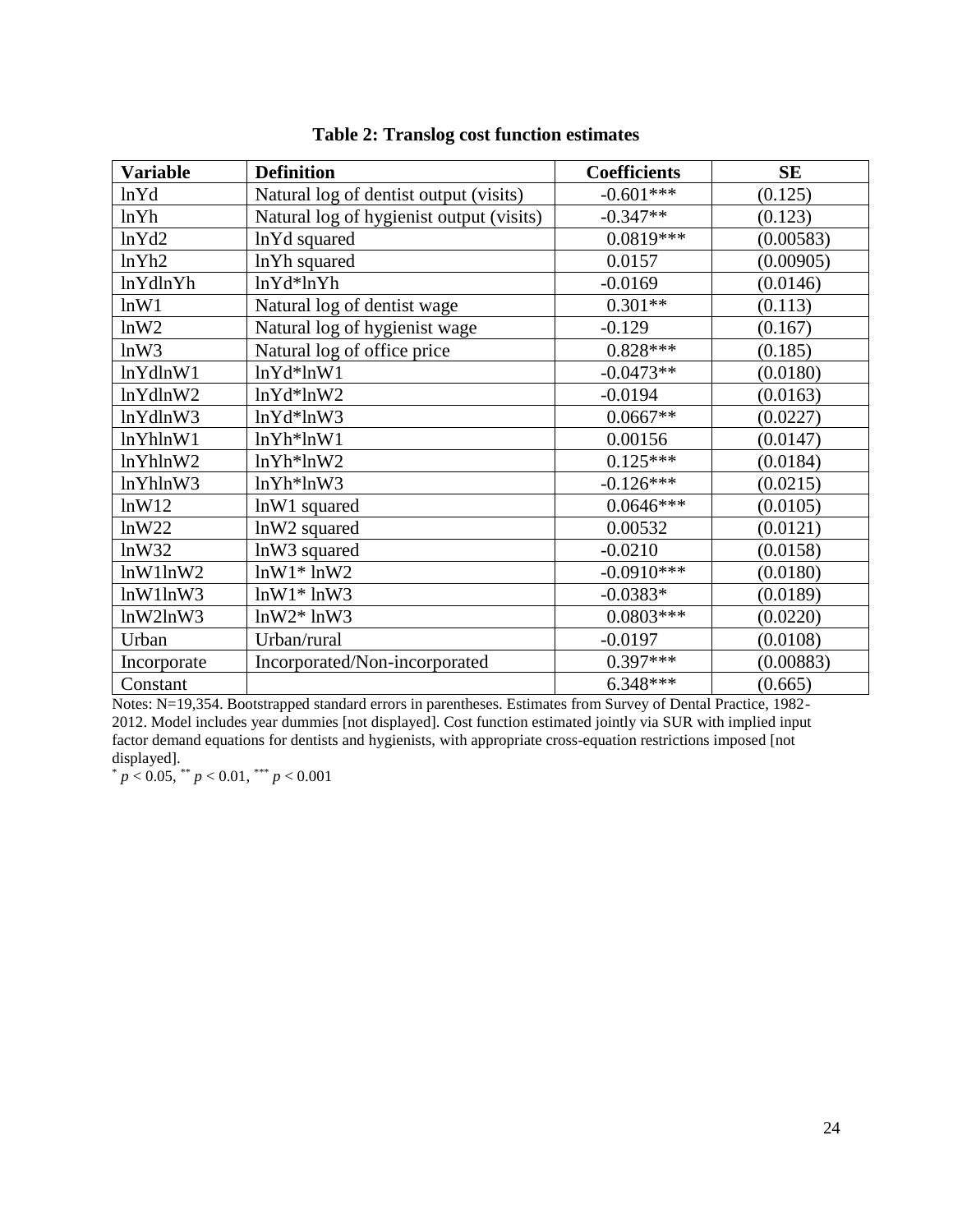| <b>Variable</b>                | <b>Coefficients</b> | <b>Standard</b> | <b>Coefficients</b> | <b>Standard</b> |
|--------------------------------|---------------------|-----------------|---------------------|-----------------|
|                                |                     | <b>Errors</b>   |                     | <b>Errors</b>   |
|                                | Dentist visit       |                 | Hygienist           |                 |
|                                |                     |                 | visit               |                 |
| Dentist visit price            | $-7.260$            | (3.937)         |                     |                 |
| Dentist visit price squared    | $0.0122*$           | (0.00561)       |                     | --              |
| Hygienist visit price          |                     |                 | $-10.29$            | (14.57)         |
| Hygienist visit price squared  |                     |                 | $-0.0533$           | (0.136)         |
| Urban/rural                    | 95.71               | (57.79)         | 274.2***            | (43.31)         |
| Incorporated/Non-incorporate   | 1220.6***           | (44.57)         | 821.1***            | (45.92)         |
| Public insurance participation | 997.3***            | (60.69)         | $401.2***$          | (51.83)         |
| Constant                       | 4074.8***           | (671.8)         | 1700.5***           | (353.5)         |

**Table 3: Dental and hygienist visit demand function results**

Notes: N=19,354. Bootstrapped standard errors in parentheses. Estimates from Survey of Dental Practice, 1982- 2012. Model includes year dummies [not displayed].

 $p < 0.05$ ,  $p < 0.01$ ,  $p < 0.001$